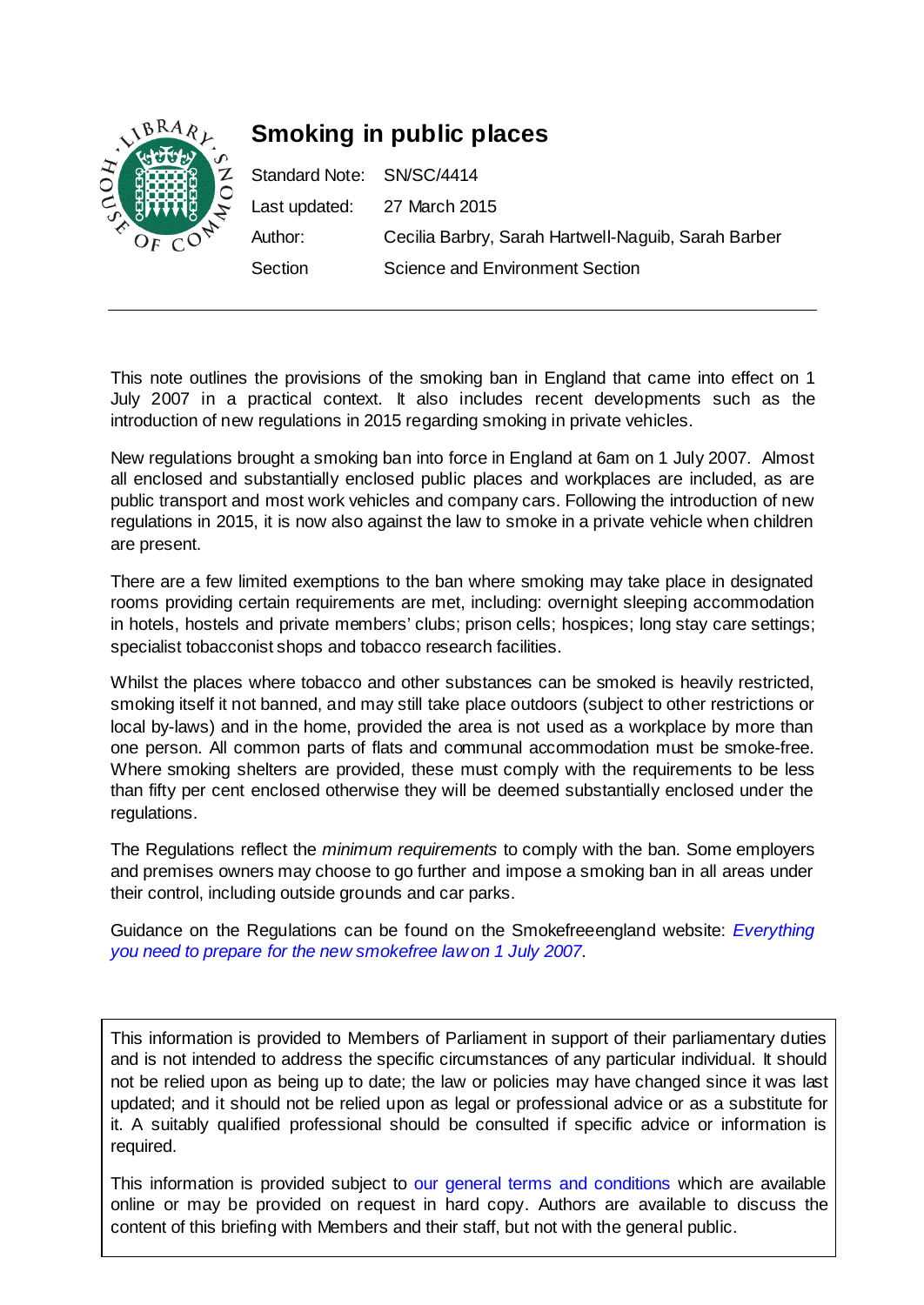## **Contents**

| 1            |                                                   | The legislation                                                          | 3              |
|--------------|---------------------------------------------------|--------------------------------------------------------------------------|----------------|
| $\mathbf{2}$ | The Smoke-free (Private Vehicles) Regulation 2015 |                                                                          | 3              |
|              | 2.1                                               | The change in legislation                                                | 3              |
|              | 2.2                                               | Developments leading to the change                                       | 4              |
|              | 2.3                                               | Basis for the change: health effects on smoking in cars for children     | 4              |
|              | 2.4                                               | International examples                                                   | 5              |
| 3            | Common queries on the smoking ban                 |                                                                          | 6              |
|              | 3.1                                               | Smokefree premises                                                       | 6              |
|              |                                                   | What does open to the public mean?                                       | 6              |
|              |                                                   | What about private members' clubs?                                       | $\overline{7}$ |
|              |                                                   | We're a Masonic lodge - so we aren't public                              | $\overline{7}$ |
|              | 3.2                                               | Enclosed and substantially enclosed                                      | $\overline{7}$ |
|              |                                                   | What if I hold a party in a marquee in my garden?                        | 9              |
|              |                                                   | Why is my bus stop / railway station non-smoking when it's not enclosed? | 9              |
|              | 3.3                                               | <b>Employing staff</b>                                                   | 9              |
|              |                                                   | Do I have to stop smoking when my cleaner comes in?                      | 9              |
|              |                                                   | I run a hotel - do all my chambermaids have to be smokers?               | 10             |
|              | 3.4                                               | Areas outside workplaces or places open to the public                    | 11             |
|              |                                                   | We work with explosive substances – can we smoke outside?                | 13             |
|              | 3.5                                               | Care homes                                                               | 13             |
|              |                                                   | Why can't we have a TV in the smoking room?                              | 14             |
|              | 3.6                                               | Ensuring smokefree premises                                              | 15             |
|              | 3.7                                               | How about electronic cigarettes?                                         | 15             |
| 4            |                                                   | Compliance levels and effectiveness of the legislation                   | 16             |
| 5            | Debates regarding potential future changes        |                                                                          | 17             |
|              | 5.1                                               | Smoke-free prisons                                                       | 18             |
|              | 5.2                                               | Smoke-free public parks and public squares                               | 18             |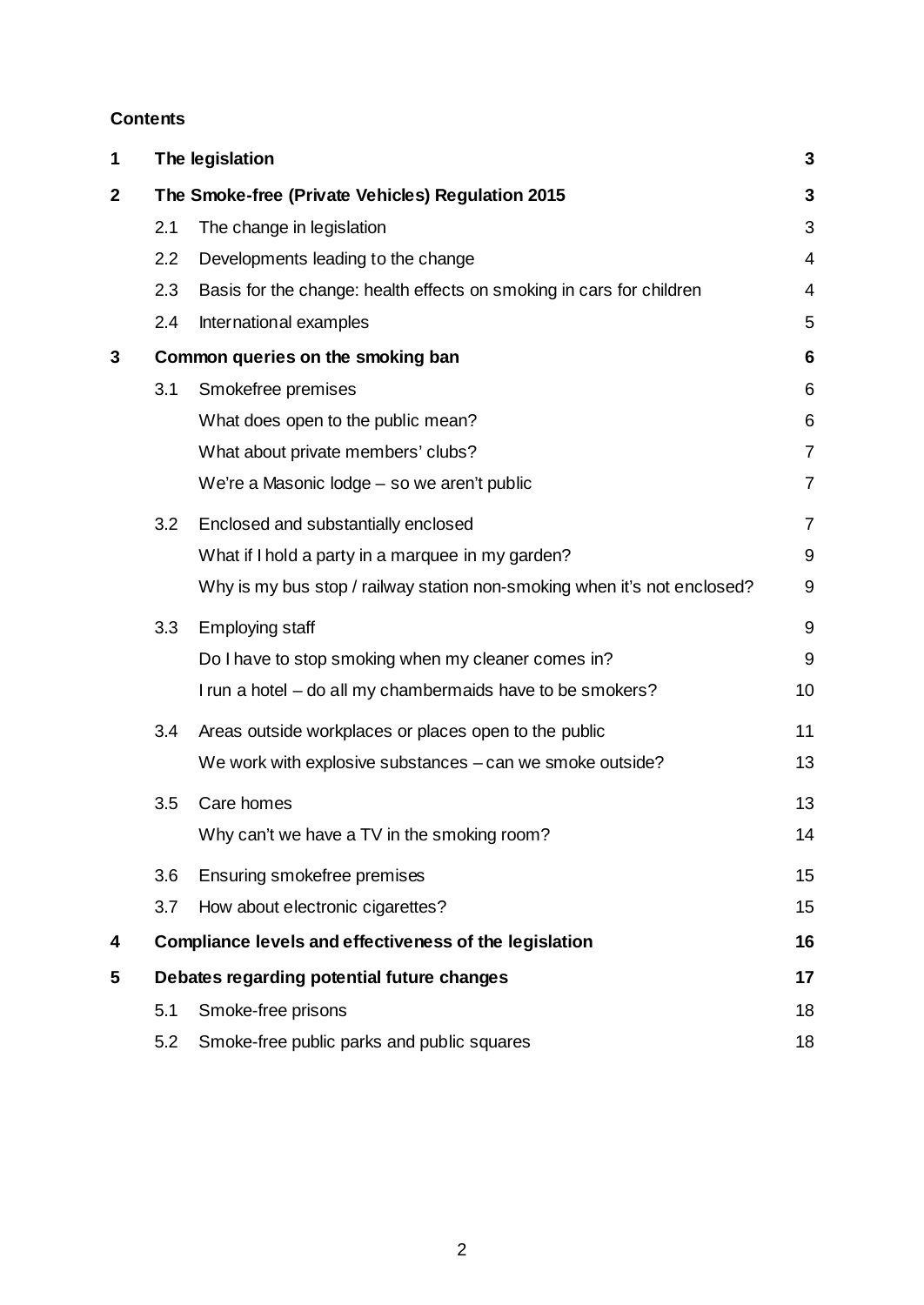# <span id="page-2-0"></span>**1 The legislation**

The powers under Part One of the *Health Act 2006* relating to smokefree areas are largely regulation making powers. Five sets of regulations originally enforced the smoking ban; all came into force on 1 July 2007 in England. Some provisions came into force in Wales on 2 April 2007 to enforce the ban on smoking brought in on that date there. In 2012, one of them (Smoke-free (signs)) was revoked and replaced, and in 2015 a new set of regulations was approved by Parliament which make it a criminal offence to carry children in a vehicle that is not smoke-free.

The original Regulations were:

- *The Smoke-free (Premises and Enforcement) Regulations 2006 [SI 2006/3368]*
- *Smoke-free (Signs) Regulations 2006 [SI 2007/923]*
- *Smoke-free (Exemptions and Vehicles) Regulations 2007 [SI 2007/765]*
- *Smoke-free (Penalties and Discounted Amounts) Regulations 2007 [SI 2007/764]*
- *Smoke-free (Vehicle Operators and Penalty Notices) Regulations 2007 [SI 2007/760]*

Smoke-free requirements are also contained within the provisions of the *Merchant Shipping Act 1995.*

In 2012, new regulations came into force:

• *The Smoke-free (Signs) Regulations 2012 [SI 2012/1536]*

These regulations revoked and replaced the previous *Smoke-free (Signs) Regulations 2006 [SI2007/923]*. The main difference is that since 2012 at least one legible no-smoking sign must still be displayed in smoke-free premises and vehicles, but owners and managers are now free to decide the size, design and location of the signs.

Finally, on 11 February 2015, MPs voted in favour of new regulations that will come into force on the 1<sup>st</sup> of October 2015:

• *The Smoke-free (Private Vehicles) Regulations 2015* 

## <span id="page-2-1"></span>**2 The Smoke-free (Private Vehicles) Regulation 2015**

## <span id="page-2-2"></span>**2.1 The change in legislation**

The *Smoke-free (Private Vehicles) Regulation 2015* changes the law regarding smoking in vehicles carrying children. As such, a vehicle becomes smoke-free if:

- (a) it is enclosed,
- (b) there is more than one person present in the vehicle, and
- (c) a person under the age of [1](#page-2-3)8 is present in the vehicle.<sup>1</sup>

Anyone who does not comply with this law will be committing a criminal offence and will be subject to a fixed penalty notice of £50.

<span id="page-2-3"></span><sup>1</sup> Th[e Smoke-free \(Private Vehicles\) Regulation 2015,](http://www.legislation.gov.uk/uksi/2015/286/contents/made) SI 2015/286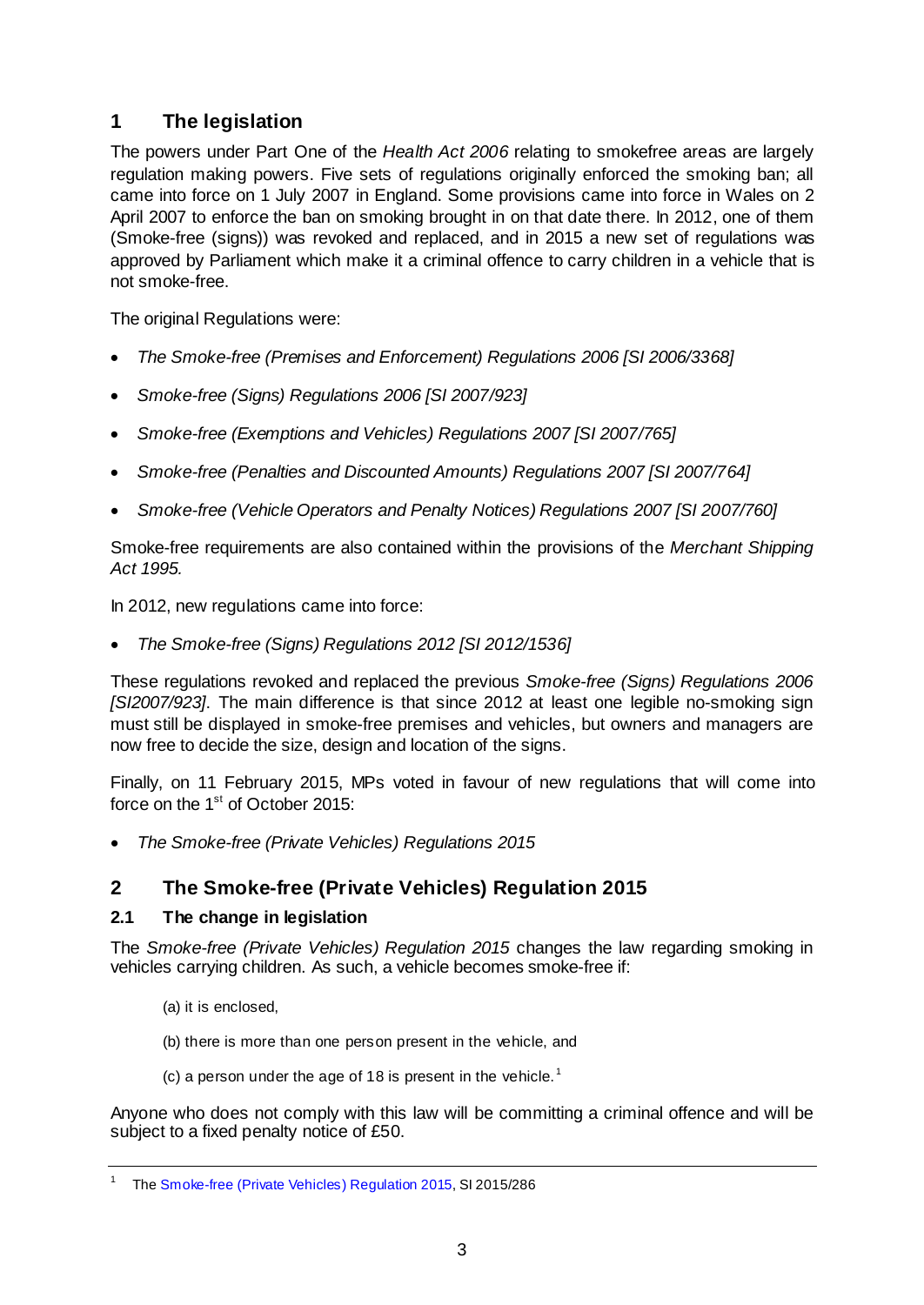#### <span id="page-3-0"></span>**2.2 Developments leading to the change**

In February 2014, MPs voted in favour of an amendment to the Children and Families Bill (376 votes to 107). [2](#page-3-2) This gave Ministers in England and Wales the power to bring in a ban on smoking in cars when children are present. The powers on smoking in cars are now found in [Section 95 of the Children and Families Act 2014.](http://www.legislation.gov.uk/ukpga/2014/6/pdfs/ukpga_20140006_en.pdf) 

On 15 July 2014, the Department of Health launched a six-week public consultation on draft regulations to end smoking in private vehicles carrying children in England. The [Government](https://www.gov.uk/government/consultations/proposals-to-make-private-vehicles-smokefree-when-carrying-children)  [response to the consultation on smoking in private vehicles carrying children](https://www.gov.uk/government/consultations/proposals-to-make-private-vehicles-smokefree-when-carrying-children) provides an overview of the consultation and responses.[3](#page-3-3)

The main results suggest that there was general agreement among all respondents that reducing children's exposure to second-hand smoke is important. However, there was some disagreement on how to achieve this: while some wanted to go further and end smoking in private vehicles altogether, others preferred a behaviour change approach. It was suggested that enforcement might prove particularly difficult.

Difficulties around enforcement have also been debated in the House of Commons. It has been suggested it would be difficult to spot offenders as cigarettes tend to be held at a lower level in the car and that it would not always be easy for police to see how old passengers are in the car. However supporters have pointed to the success of previous legislation such as the seatbelt ban:

**Alex Cunningham (Stockton North) (Lab):** […] To argue that it would be too difficult and burdensome for officers to spot the act of smoking in a car, or to identify whether a child is being carried at the same time, is therefore no excuse. Indeed, I argue that such actions are markedly easier to recognise than gauging the height of a seated child to ascertain whether correct restraints are used. To suggest that officers would be unable to identify such instances is to underestimate their competence. I take much comfort from knowing that when educational campaigns on seatbelts accompanied the legislation, seatbelt use shot up from 25% to 91%, and from knowing that Department of Health figures indicate that there was 98% compliance from the moment the smokefree legislation was introduced. I hope that the instances of such rules being flouted would be few and far between as a result of Britons' law-abiding nature. I remain confident that, as with compliance on seatbelts, such regulations would become largely self-enforcing. Let us not forget that it is the role of the police to enforce the law.<sup>[4](#page-3-4)</sup>

The Welsh Government also launched its own six-week public consultation in September 2014 on the same topic. The [Summary of responses](http://wales.gov.uk/docs/phhs/consultation/150210smokingcarresponsesen.pdf) document shows that 83% of respondents were in favour of a change in legislation. [5](#page-3-5)

In Westminster, MPs voted in favour of the measure 342 to 74 on 11 February 2015.<sup>[6](#page-3-6)</sup>

#### <span id="page-3-1"></span>**2.3 Basis for the change: health effects on smoking in cars for children**

The Government consultation document provides a good overview of the evidence for health effects of smoking in cars on children.<sup>[7](#page-3-7)</sup>

<span id="page-3-7"></span><span id="page-3-2"></span><sup>&</sup>lt;sup>2</sup> [HC Deb 10 February 2014 c627](http://www.publications.parliament.uk/pa/cm201314/cmhansrd/cm140210/debtext/140210-0003.htm%2314021036000038)

<span id="page-3-3"></span><sup>&</sup>lt;sup>3</sup> Department of Health[, Government response on smoking in private vehicles,](https://www.gov.uk/government/consultations/proposals-to-make-private-vehicles-smokefree-when-carrying-children) December 2014

<span id="page-3-4"></span><sup>4</sup> [HC Deb 10 February 2014 c621](http://www.publications.parliament.uk/pa/cm201314/cmhansrd/cm140210/debtext/140210-0002.htm%2314021028000163)

<span id="page-3-5"></span><sup>5</sup> Welsh Government, Consultation – [summary of responses: Smoke-free private vehicles carrying](http://wales.gov.uk/docs/phhs/consultation/150210smokingcarresponsesen.pdf) [children under 18,](http://wales.gov.uk/docs/phhs/consultation/150210smokingcarresponsesen.pdf) January 2015

<span id="page-3-6"></span><sup>6</sup> [HC Deb 11 February 2015 c929](http://www.publications.parliament.uk/pa/cm201415/cmhansrd/cm150211/debtext/150211-0005.htm%23150211111000003)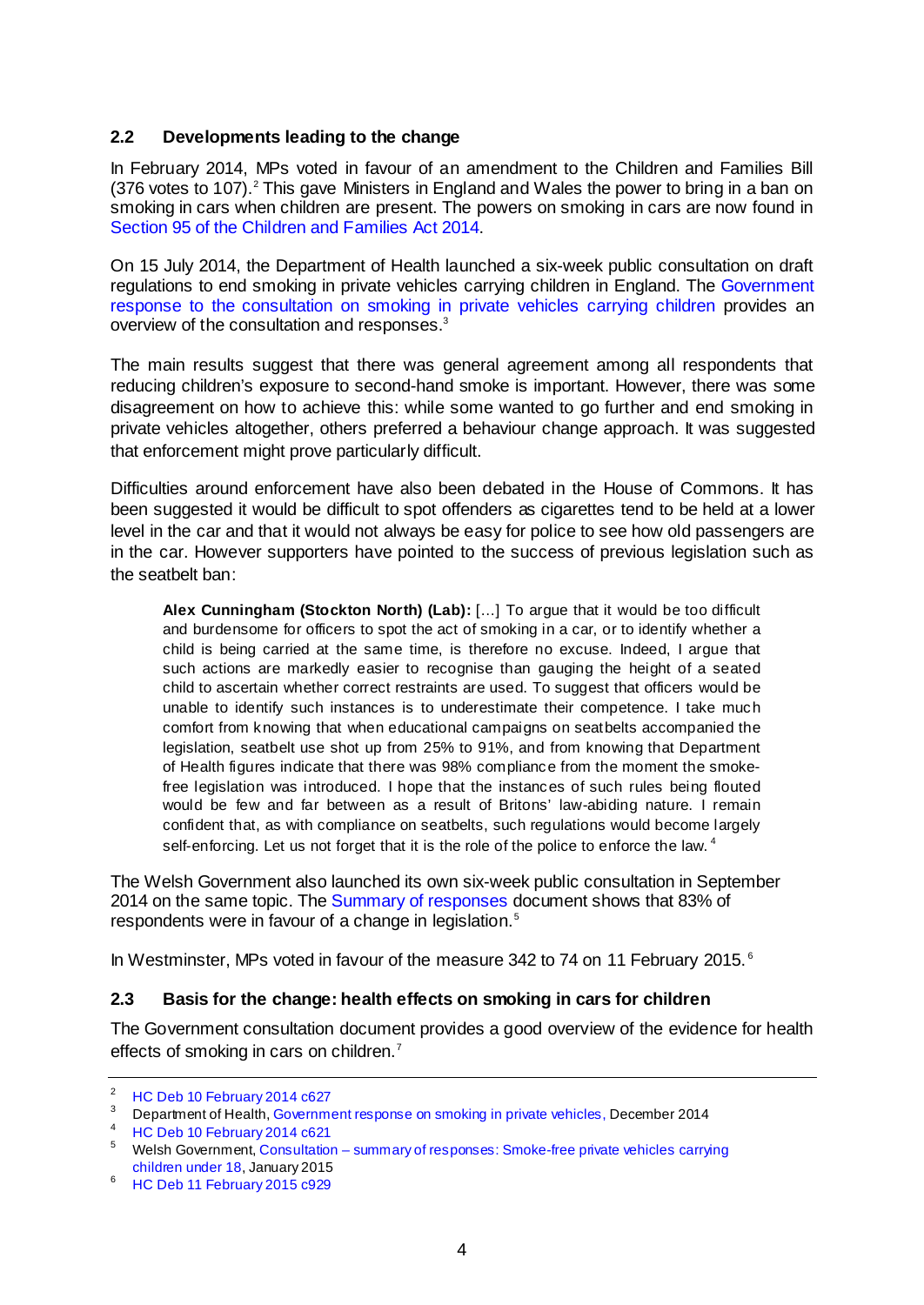The Royal College of Physicians (RCP), in their 2012 Parliamentary briefing, provide information about the dangers and disease burden of passive smoking on children:

#### **Health harms to children as a result of passive smoking**

Passive smoking in the home is a major hazard to the health of the millions of children in the UK who live with smokers. Children are particularly vulnerable to passive smoke exposure, most of which occurs in the home. About 2 million children currently live in a household where they are exposed to cigarette smoke, and many more are exposed outside the home.

Passive smoking causes the following each year among children:

- Over 20,000 cases of lower respiratory tract infection
- 120,000 cases of middle ear disease
- At least 22,000 new cases of wheeze and asthma
- 200 cases of bacterial meningitis
- 40 sudden infant deaths one in five of all SIDs

[...] In addition to the burden of disease, passive smoking also places a large financial burden on the NHS – at least £9.7 million each year in UK primary care visits and asthma treatment costs, £13.6 million in UK hospital admissions, and £4 million on asthma drugs for children up to the age of 16. The future treatment costs of smokers who take up smoking as a consequence of exposure to smoking by parents could be as high as £5.7 million each year. Each year, these cases generate over 300,000 UK GP consultations and about 9,500 hospital admissions, and cost the NHS about £23.3 million.<sup>[8](#page-4-1)</sup>

A report from the RCP tobacco advisory group in 2010 provided information about the level of smoke children are exposed to in cars. They advised that cars and other vehicles are a source of high levels of smoke exposure for children and adults and this is associated with adverse health effects, including increased risk of respiratory and allergic symptoms.<sup>9</sup> A study published in the journal *Tobacco Control* in 2012 found that the concentration of fine particulate matter in cars where smoking takes place is high and exceeds international indoor air quality guidance values.<sup>[10](#page-4-3)</sup>

#### <span id="page-4-0"></span>**2.4 International examples**

[B](#page-4-4)ans on smoking in cars with children present have been introduced in the following places:

- Som[e US](http://health.usnews.com/health-news/news/articles/2013/07/23/poll-us-adults-support-smoking-ban-in-cars-with-kids) states including Arkansas, California, Illinois, Louisiana, Maine, Oregon and Utah. Other states have counties or cities where bans are in place, such as Hawaii, Indiana, New Jersey and New York.
- [Some jurisdictions in Australia-](http://www.acosh.org/law-and-policy/australian-tobacco-control-legislation/%23Smoke%20Free%20Cars) all states except Northern Territory.

<sup>&</sup>lt;sup>7</sup> Department of Health[, Smoking in private vehicles carrying children -](https://www.gov.uk/government/uploads/system/uploads/attachment_data/file/329885/Smoking_in_cars_carrying_children.pdf) consultation on proposed regulations to [be made,](https://www.gov.uk/government/uploads/system/uploads/attachment_data/file/329885/Smoking_in_cars_carrying_children.pdf) July 2014

<span id="page-4-1"></span><sup>&</sup>lt;sup>8</sup> RCP[, Royal College of Physicians Parliamentary Briefing Passive smoking and children,](https://www.rcplondon.ac.uk/sites/default/files/documents/rcp_parliamentary_briefing_-_passive_smoking_and_children.doc.pdf) May 2012

<span id="page-4-2"></span><sup>&</sup>lt;sup>9</sup> RCP Tobacco Advisory Group, [Passive smoking and children,](https://www.rcplondon.ac.uk/sites/default/files/documents/passive-smoking-and-children.pdf) March 2010

<span id="page-4-3"></span><sup>10</sup> Tobacco Control, [Secondhand smoke in cars: assessing children's potential exposure during typical journey](http://tobaccocontrol.bmj.com/content/21/6/578.short)  [conditions](http://tobaccocontrol.bmj.com/content/21/6/578.short) Tob Control 2012;21:578-583 doi:10.1136/tobaccocontrol-2011-050197

<span id="page-4-4"></span><sup>&</sup>lt;sup>11</sup> Action on Smoking and Health[, Laws Banning Smoking in Vehicles Carrying Children –](http://www.ash.org.uk/files/documents/ASH_909.pdf) International [Overview,](http://www.ash.org.uk/files/documents/ASH_909.pdf) 2014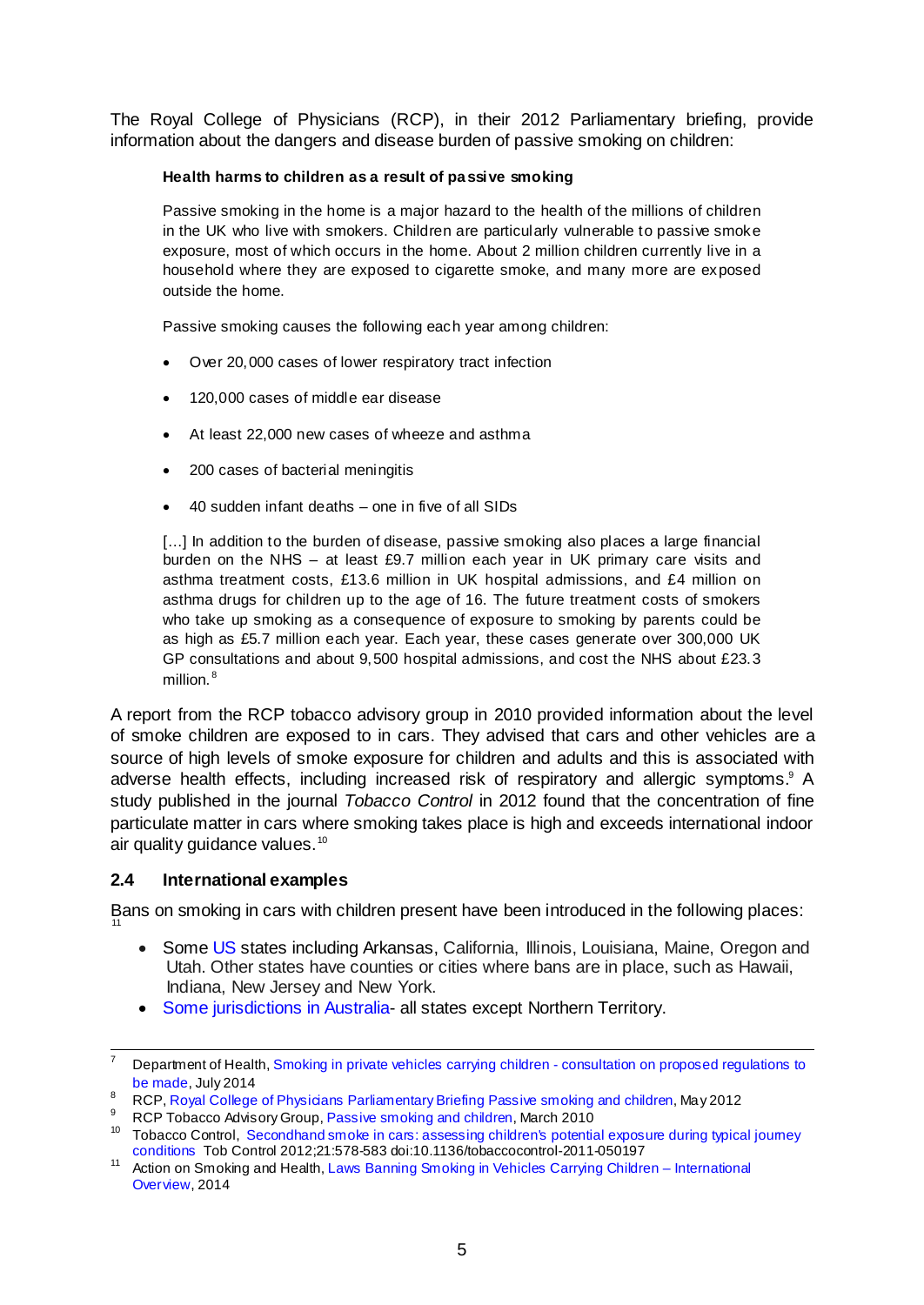- Some jurisdictions in Canada (10 out of 13)
- South Africa
- Mauritius
- Bahrain
- Puerto Rico
- Kuwait (smoking in any vehicle is banned)  $12$

Each region has applied its own age restriction and varying degrees of penalties.

# <span id="page-5-0"></span>**3 Common queries on the smoking ban**

## <span id="page-5-1"></span>**3.1 Smokefree premises**

Section 2 Part One of the *Health Act 2006* explains which premises are to be smokefree; the details are set out in the *Smoke-free (Premises and Enforcement) Regulations 2006*.

A place must be smokefree if:

it is used as a place of work by more than one person, even if the people that work there do so at different time of the day, or only intermittently

#### *or*

it is open to members of the public

**and** it is enclosed or substantially enclosed.

A place of work used only by one person must also be smokefree *at all times* if members of the public enter to receive goods or services.

If part of the home is used as a place of work by more than one person that area must also be smokefree. The private areas of a home need not be smokefree.

## <span id="page-5-2"></span>*What does open to the public mean?*

Premises are deemed to be open to the public if the public, or a section of the public, has access. It does not matter if the access is restricted to certain members of the public, either by way of invitation of payment – they are deemed to be the public and the premises will be required to be smokefree. There is no age restriction under the regulations as to whom the term public might apply.

The *Health Act 2006* explains that the regulations apply to premises that are open to the public. Part 1 section 2 (7) states:

2 Smoke-free premises

(1) Premises are smoke-free if they are open to the public.

But unless the premises also fall within subsection (2), they are smoke-free only when open to the public.

(2) Premises are smoke-free if they are used as a place of work—

(a) by more than one person (even if the persons who work there do so at different times, or only intermittently), or

<span id="page-5-3"></span><sup>&</sup>lt;sup>12</sup> Action on Smoking and Health[, Smoking in cars fact sheet,](http://ash.org.uk/files/documents/ASH_714.pdf) February 2015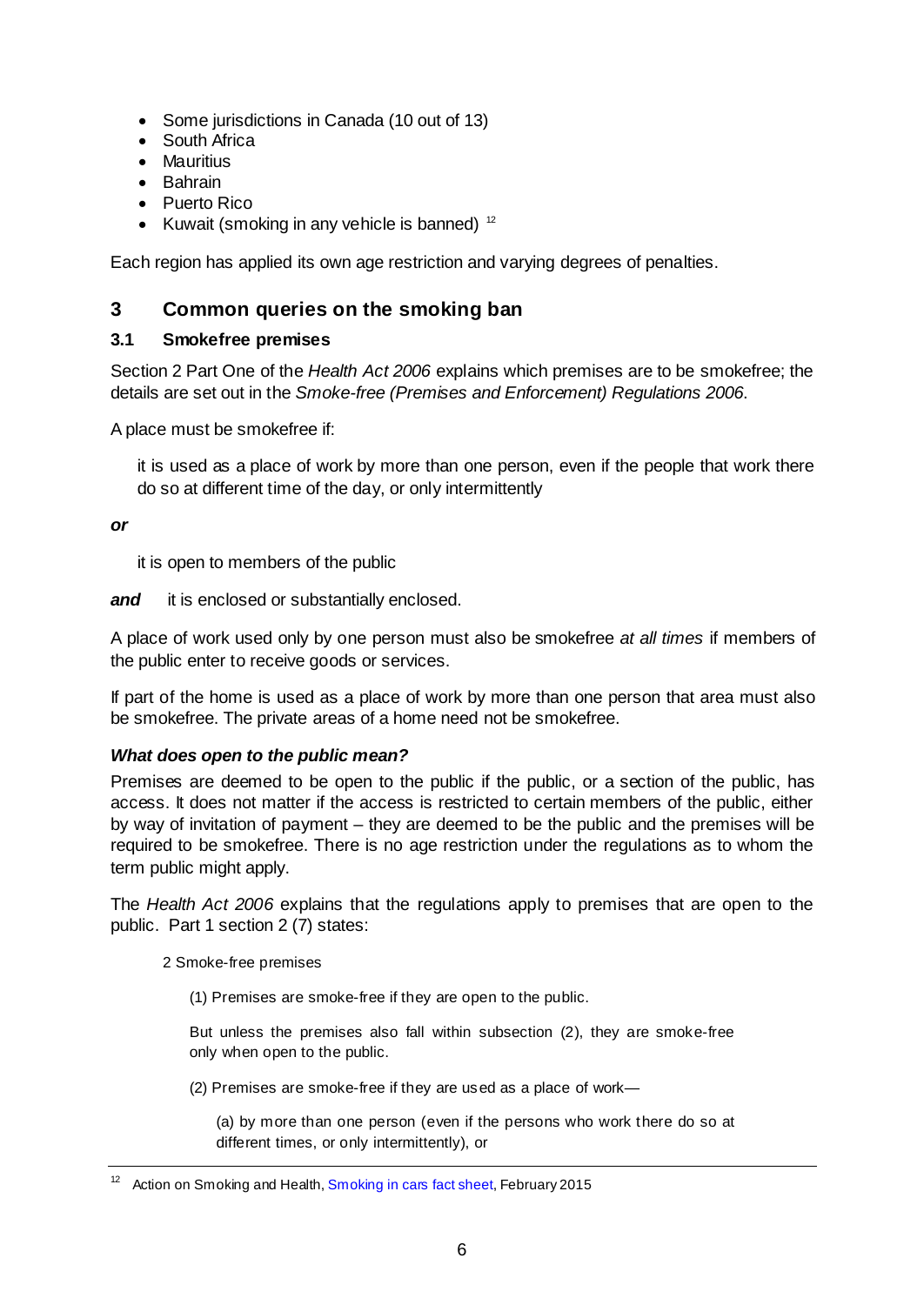(b) where members of the public might attend for the purpose of seeking or receiving goods or services from the person or persons working there (even if members of the public are not always present). They are smokefree all the time.

(3) If only part of the premises is open to the public or (as the case may be) used as a place of work mentioned in subsection (2), the premises are smokefree only to that extent.

(4) In any case, premises are smoke-free only in those areas which are enclosed or substantially enclosed.

(5) The appropriate national authority may specify in regulations what "enclosed" and "substantially enclosed" mean.

(6) Section 3 provides for some premises, or areas of premises, not to be smokefree despite this section.

(7) Premises are "open to the public" if the public or a section of the public has access to them, whether by invitation or not, and whether on payment or not.

(8) "Work", in subsection (2), includes voluntary work.  $13$ 

#### <span id="page-6-0"></span>*What about private members' clubs?*

Despite the fact that the membership may be a restricted sub-set of the public at large, if they access a place that is enclosed or substantially enclosed by virtue of their membership then the smoking ban applies.

Originally, the Labour government decided that the *Health Bill 2005-06* should include certain exemptions to the smoking ban, including licensed premises not serving food, and private members' clubs. MPs opposing the partial ban tabled amendments on the contentious issue during the report stage on [14](#page-6-4) February 2006.<sup>14</sup> The government allowed a free vote to determine the matter. In the event, the opposition to a partial smoking ban was sufficient to mean that an amendment to the new clause was carried and a complete ban on smoking in enclosed and substantially enclosed public places and workplaces became part of the Health Bill.

The *Health Act 2006* specifically precludes any possibility of an exemption for anywhere that is licensed or has a club certificate - Part 1 Chapter 1, 3(3)(a)(b).

#### <span id="page-6-1"></span>*We're a Masonic lodge – so we aren't public*

There is no exemption for masonic lodges; they venue is treated in exactly the same way as private members' clubs, societies, churches or mosques, all of which are covered by the Regulations.

#### <span id="page-6-2"></span>**3.2 Enclosed and substantially enclosed**

If the structure has a ceiling or roof (this includes movable structures such as awnings) and it is wholly enclosed (except for doors, windows or passageways, then it is deemed to be **enclosed**, whether the structure is permanent or temporary. Smoking cannot take place in there. Otherwise the fifty percent rule applies.

<span id="page-6-3"></span><sup>&</sup>lt;sup>13</sup> [Health Act 2006,](http://www.legislation.gov.uk/ukpga/2006/28/section/2) Part 1 Section 2.

<span id="page-6-4"></span><sup>14</sup> [HC Deb 14 February 2006 c1340](http://www.publications.parliament.uk/pa/cm200506/cmhansrd/vo060214/debtext/60214-24.htm%2360214-24_time0)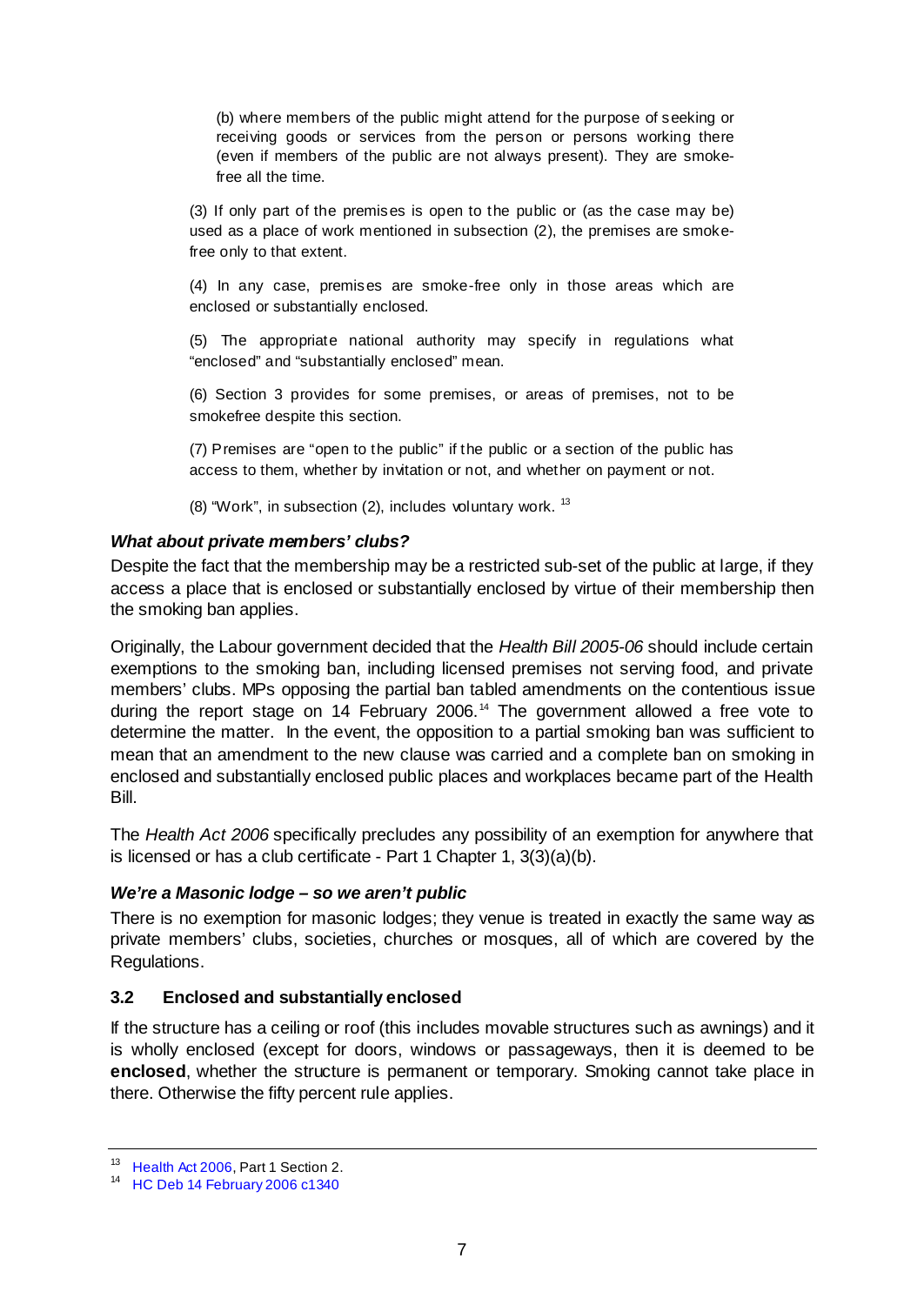If there is a ceiling or roof and more than 50 per cent of the walls are present, then the premises is **substantially enclosed** and smoking cannot take place. No account can be taken of any doors, windows or other structures that can be opened or shut.

If the premises has a ceiling or roof, but there are permanent openings that are more than half the total area of the walls (including any other structures that serve as walls and constitute the perimeter) then smoking can take place.

Tents, marquees or similar structures that fall within the classification of enclosed or substantially enclosed above must also be smokefree, even if the sides are rolled up.<sup>[15](#page-7-0)</sup>

# **WHICH PLACES MUST BE SMOKEFREE?**

## SMOKEFREE PUBLIC PLACES AND WORKPLACES

The new smokefree law will apply to virtually all 'enclosed' and 'substantially enclosed' public places and workplaces. This includes both permanent structures and temporary ones such as tents and marquees. This also means that indoor smoking rooms in public places and workplaces will no longer be allowed.

Premises will be considered 'enclosed' if they have a ceiling or roof and (except for doors. windows or passageways) are wholly enclosed either on a permanent or temporary basis.

Premises will be considered 'substantially enclosed' if they have a ceiling or roof, but have an opening in the walls, which is less than half the total area of the walls. The area of the opening does not include doors, windows or any other fittings that can be opened or shut.



If you require further advice on whether your premises are 'enclosed' or 'substantially enclosed' please contact your local council.

There is no requirement for outdoor smoking shelters to be provided for employees or members of the public.

If you do decide to build a shelter, we suggest you discuss any plans you may have with your local council, as there may be a range of issues you need to consider. These might include planning permission, licensing, building control, noise and litter.

Please note, the Department of Health cannot provide advice on the design or construction of smoking shelters.

Source: *[Everything you need to prepare for the new smokefree law on 1 July 2007](http://www.smokefreeengland.co.uk/files/everything_u_need_new_sf_law.pdf)*. NHS 2007

<span id="page-7-0"></span><sup>15</sup> *The [Smoke-free \(Premises and Enforcement\) Regulations 2006,](http://www.legislation.gov.uk/uksi/2006/3368/contents/made)* SI 2006/3368, Part 2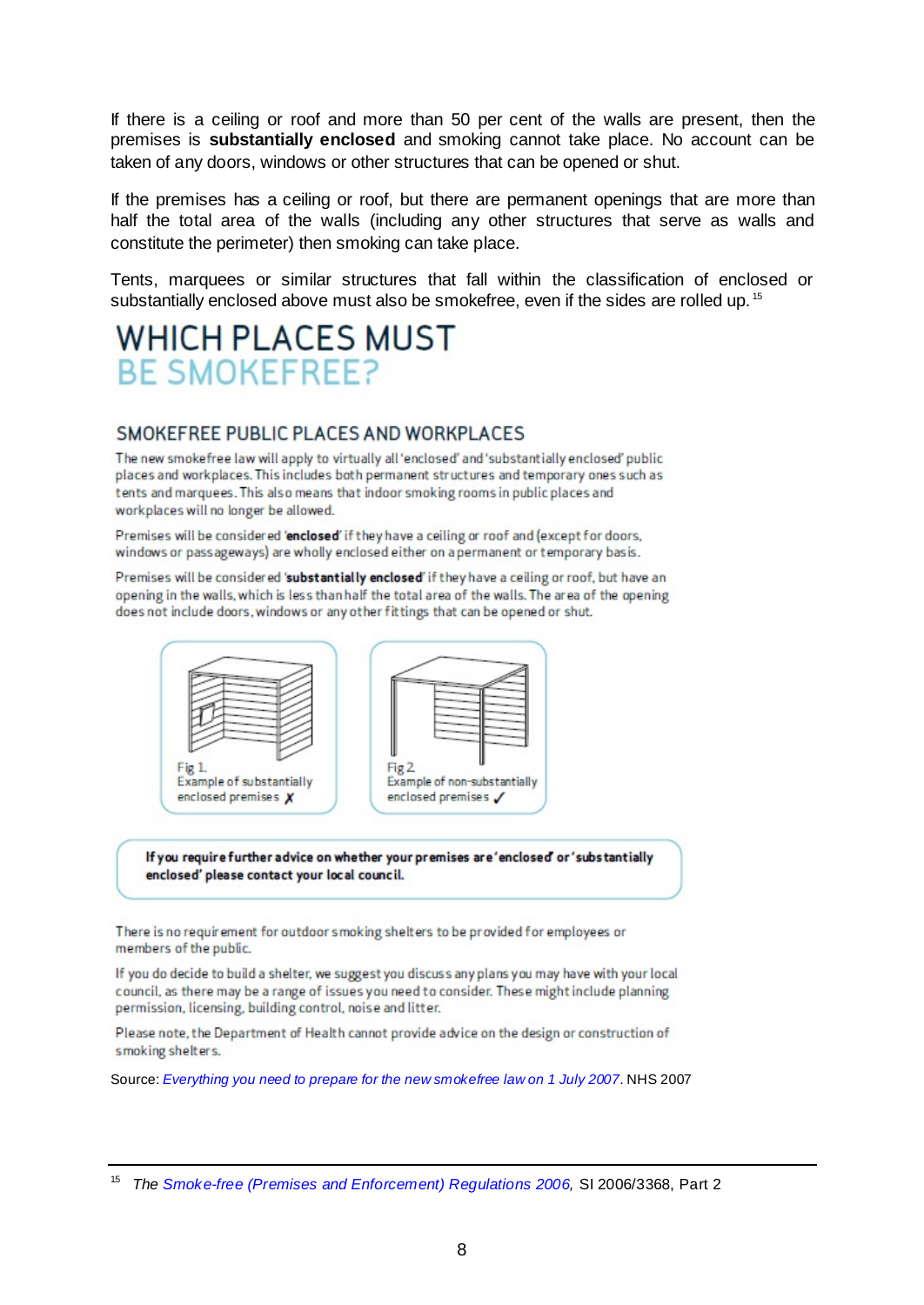#### <span id="page-8-0"></span>*What if I hold a party in a marquee in my garden?*

If a household makes a formal invitation to guests to attend an event, such as a wedding in a marquee, they will be required to ensure that the marquee is smokefree and display the correct signage if more than fifty per cent of the structure is enclosed by walls, even if these can be rolled up. The reason for this is that the venue is enclosed or substantially enclosed and one to which the public has been invited and is therefore covered by the regulations.

If the host hires in staff [or even relies on volunteers – see below] to entertain and cater at a private event then the venue is also deemed to be a workplace and the ban applies.

#### <span id="page-8-1"></span>*Why is my bus stop / railway station non-smoking when it's not enclosed?*

In some cases it may prove impractical to maintain an enforceable smoking ban in some areas of a premises covered by the regulations, which are immediately adjacent to areas not technically covered by the regulations, for example a covered railway station next to open platforms, or at a bus station where there are bus shelters and bus lanes. The operator may then decide it is easier for enforcement purposes to make the whole area smokefree.

In terms of the railways, all train operating companies and Network Rail have worked together under their own by-laws to prohibit smoking in all areas of their premises, with the possible exception of car parks and forecourts. The British Transport Police are responsible for enforcement of the smoking ban on railway premises. The Railway Bylaws state that:

No person shall smoke or carry a lighted pipe, cigar, cigarette, match, lighter or other lighted item on any part of the railway on or near which there is a notice indicating that smoking is not allowed.<sup>[16](#page-8-4)</sup>

#### <span id="page-8-2"></span>**3.3 Employing staff**

Clubs, societies and local groups often say they employ no staff to service bars, food or cleaning and take the work upon themselves.

Section 2(8) of the *Health Act 2006* makes it clear that "work" includes "voluntary work". Thus the activities are deemed to be voluntary work or paid work and the venue a place of work; hence the ban will apply.

#### <span id="page-8-3"></span>*Do I have to stop smoking when my cleaner comes in?*

Section 2 of the *Health Act 2006* makes provision to designate areas of private space that will need to be smoke-free. *Part 2(3) of the Smoke-free (Exemptions and Vehicles) Regulations 2007* provide that a private dwelling is not smoke-free *except* in those common parts, and those areas that are deemed to be workplaces or places open to the public.

Part 2 (3)(3) states that: 'In this regulations "private dwelling" includes self-contained residential accommodation for temporary or holiday use, and any garage, outhouse or other structure for the exclusive use of persons living in the dwelling.'

Work that is excluded from the requirement under Part 2 (3)(1b) is set out in Part 2(2)(2) of the Regulations and includes: work that is undertaken solely to provide personal care for a person living in the dwelling; to assist with domestic work; to maintain the fabric or structure

<span id="page-8-4"></span><sup>16</sup> [Railway Bylaws,](https://www.gov.uk/government/uploads/system/uploads/attachment_data/file/4202/railway-byelaws.pdf) p.6.

[https://www.gov.uk/government/uploads/system/uploads/attachment\\_data/file/4202/railway-byelaws.pdf](https://www.gov.uk/government/uploads/system/uploads/attachment_data/file/4202/railway-byelaws.pdf)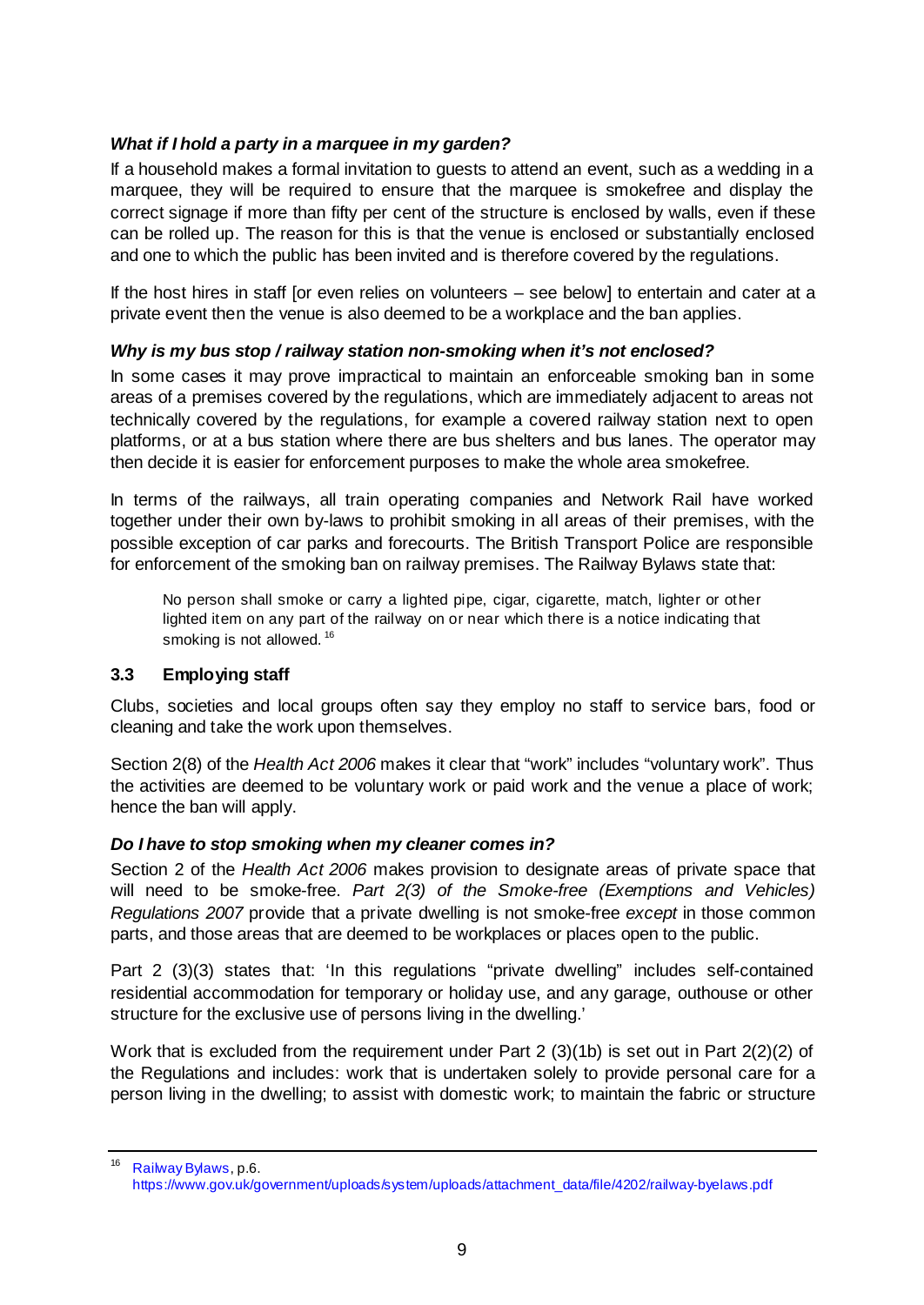of the dwelling or to install, maintain or remove any service provided to the dwelling for the benefit of persons living in it.

#### <span id="page-9-0"></span>*I run a hotel – do all my chambermaids have to be smokers?*

Under *[The Smoke-free \(Premises and Enforcement\) Regulations 2006](http://www.opsi.gov.uk/SI/si2006/20063368.htm)* [SI 2006/3368] smoking will be permitted in guest rooms in hotels, guest houses or rooms in members' clubs where the member may stay overnight, *if designated by the owner*.

Certain requirements are set out in the Regulations as to what the meaning of a designated bedroom is for these purposes, including the fact that it must be completely enclosed and does not have a ventilation system that vents into any other smoke-free areas.

In designated rooms for guest accommodation or residential accommodation, smoking rooms are intended for residents only, and for their guests *at management discretion*. All employees in such premises would be expected not to smoke. Communal smoking rooms may not be used for any other purpose, such as recreational rooms where non-smoking residents may be exposed to secondhand smoke. Smoking will not be permitted in dormitories or in rooms where persons share at the same time.

It is not a requirement under the regulations to designate such rooms, only that such rooms *may* be designated at the discretion of the owner. Otherwise, the assumption is that all rooms will be smokefree unless otherwise designated. Hotel owners or managers will have to balance a number of considerations before designating such rooms, including; their customer base; the costs of making relevant adaptations to comply with the ventilation and signage requirements; staff management issues around cleaning and health and safety considerations. The employer's duty of care responsibilities under the *Health and Safety at Work etc. Act 1974* will still apply.

It is NOT the case under the regulations that workers required to enter rooms where smoking will still be permitted have to be smokers. The assumption will be that all staff will not smoke in the workplace. Staff who do not smoke may register their unwillingness to clean rooms where smoking has taken place; the employer will continue to have his responsibilities under the *Health and Safety at Work etc Act 1974* and must therefore, make a risk assessment about the hazards of exposing staff to secondhand smoke before deciding on his arrangements for cleaning and servicing the rooms. He may offer the work to members of staff who are smokers if they do not object to working in these rooms. It is most unlikely that he could recruit staff on the basis that they were smokers, given that the hotel itself would be a workplace where smoking is not permitted.

The ability to open the window is one option for ensuring that a room is adequately ventilated for the purposes of the smoking ban. However, the Regulations are NOT specific about window size or the gap that must be left to ensure this, only that the smoke must not be allowed to vent into areas that are smoke-free. The owner may have to take other safety considerations into account; for example, that the windows may not be opened beyond a certain point to avoid people, particularly children falling from them. If they are in any doubt about which regulations should take precedence when deciding to designate a room, the hotel owner should consult with local environmental health officers, who will be responsible for enforcing the smoking ban, but are also the health and safety enforcement officers for the hospitality industry.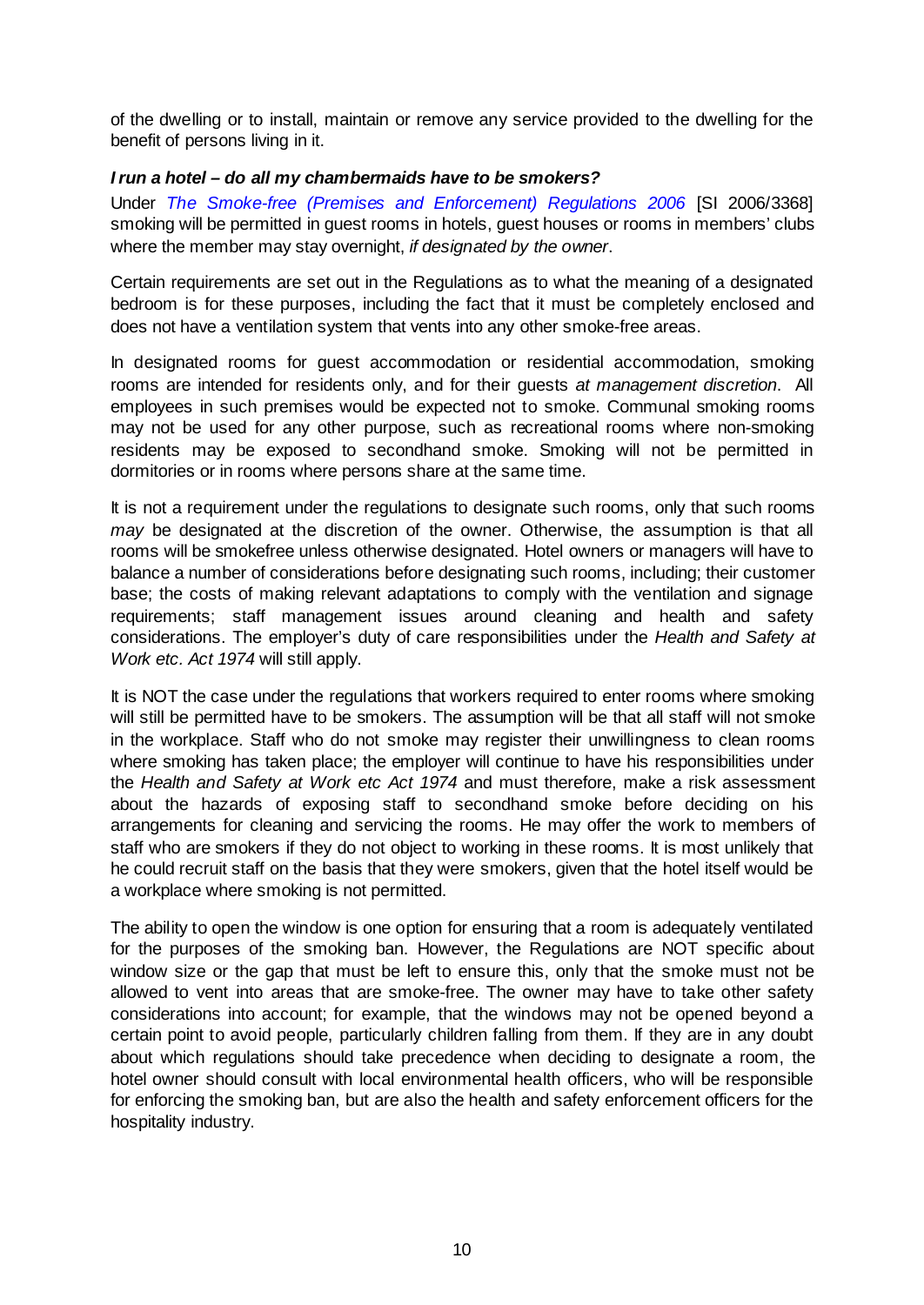#### <span id="page-10-0"></span>**3.4 Areas outside workplaces or places open to the public**

A key point to make about the smokefree regulations brought in under the *Health Act 2006* is that they are the *minimum* requirements that will help to protect people from the harmful effects of second-hand smoke; but some employers, organisations or companies may choose to go further. Employees or members of the public may congregate to smoke outside a building but *within its curtilage*,<sup>[17](#page-10-1)</sup> or within structures, canopies, porches or huts. The premises owner is within his rights to ask that smoking does not take place there even though they are substantially non-enclosed areas.

At EU level there were proposals in 2007 to extend smoke-free legislation to outdoor areas:

Restrictions could also be extended to outdoor areas around entrances to buildings and possibly to other outdoor public places where people sit or stand in immediate proximity to each other, such as open air stadiums and entertainment venues, bus shelters, train platforms etc. Very limited exceptions could be considered for places where people live on a day-to-day basis (e.g. designated rooms in residential premises, such as long-stay care homes, psychiatric units, prisons etc.).<sup>[18](#page-10-2)</sup>

Section 4 of Part One of the *Health Act 2006* includes provisions for the appropriate national authority to designate additional areas to be smoke-free not already designated under Section 2 of Part One of the Act.

On 1 February 2010, the Labour government launched a new *[Tobacco Control Strategy for](http://webarchive.nationalarchives.gov.uk/20130107105354/http:/www.dh.gov.uk/en/Publicationsandstatistics/Publications/PublicationsPolicyAndGuidance/DH_111749)  [England](http://webarchive.nationalarchives.gov.uk/20130107105354/http:/www.dh.gov.uk/en/Publicationsandstatistics/Publications/PublicationsPolicyAndGuidance/DH_111749)*. It promised to review in 2010 whether to extend legislation from enclosed public places and workplaces to areas like entrances to buildings.<sup>[19](#page-10-3)</sup> It said, for example, that it would look at whether there is a case for extending the legislation to building entrances:

Smokefree legislation, introduced in 2007, continues to see high levels of compliance and public support. We have undertaken to review the impact of smokefree legislation in 2010. That review will provide an opportunity to examine whether the legislation is working and where it can be improved, and will also enable assessment of what more can be done to extend protection. Particularly, we will look to promote and support smokefree prisons and examine the case for extending smokefree requirements around building entrances. We will also review how 'smokefree environments' are implemented and managed in other countries.<sup>[20](#page-10-4)</sup>

So far, there have been no changes to the legislation in this respect. While other countries such as [Australia,](http://www.allianz.com.au/life-insurance/nsw-bans-building-entrance-smoking) the [US](http://app.leg.wa.gov/rcw/default.aspx?cite=70.160&full=true) or [Russia](http://www.bbc.co.uk/news/world-europe-21431125) have banned smoking within 4 metres, 25 feet and 15 metres of a public place respectively, there is no such official rule in the UK.

In terms of enforcement, the local authority or port health authority is only responsible for enforcement of areas covered by the regulations; it is not responsible for enforcing company smoking bans in other areas that are not covered by the regulations. If a company decides that employees or members of the public should not smoke in any areas within the curtilage of its premises or that fall outside the regulations then it must take its own steps to enforce a ban in these places.

<span id="page-10-1"></span><sup>&</sup>lt;sup>17</sup> Curtilage is a legal term describing the enclosed area of land around a building and distinct from the area outside the enclosure in that it is enclosed within a wall, barrier or boundary of some sort.

<span id="page-10-2"></span>European Commission, [Green Paper: Towards a Europe free from tobacco smoke: policy options at EU level](http://ec.europa.eu/health/ph_determinants/life_style/Tobacco/Documents/gp_smoke_en.pdf), Brussels, 30.1.2007, COM(2007) 27 final, p11

<span id="page-10-3"></span><sup>19</sup> Department of Health Press Release, archived document: *[A Smokefree Future](http://webarchive.nationalarchives.gov.uk/20130107105354/http:/www.dh.gov.uk/en/MediaCentre/Pressreleasesarchive/DH_111744)*, 1 February 2010<br><sup>20</sup> Department of Health archived document: *Tobacco Control Strategy for England* 1 February 201

<span id="page-10-4"></span><sup>20</sup> Department of Health, archived document: *[Tobacco Control Strategy for England](http://webarchive.nationalarchives.gov.uk/20130107105354/http:/www.dh.gov.uk/en/Publicationsandstatistics/Publications/PublicationsPolicyAndGuidance/DH_111749)* 1 February 2010, p.53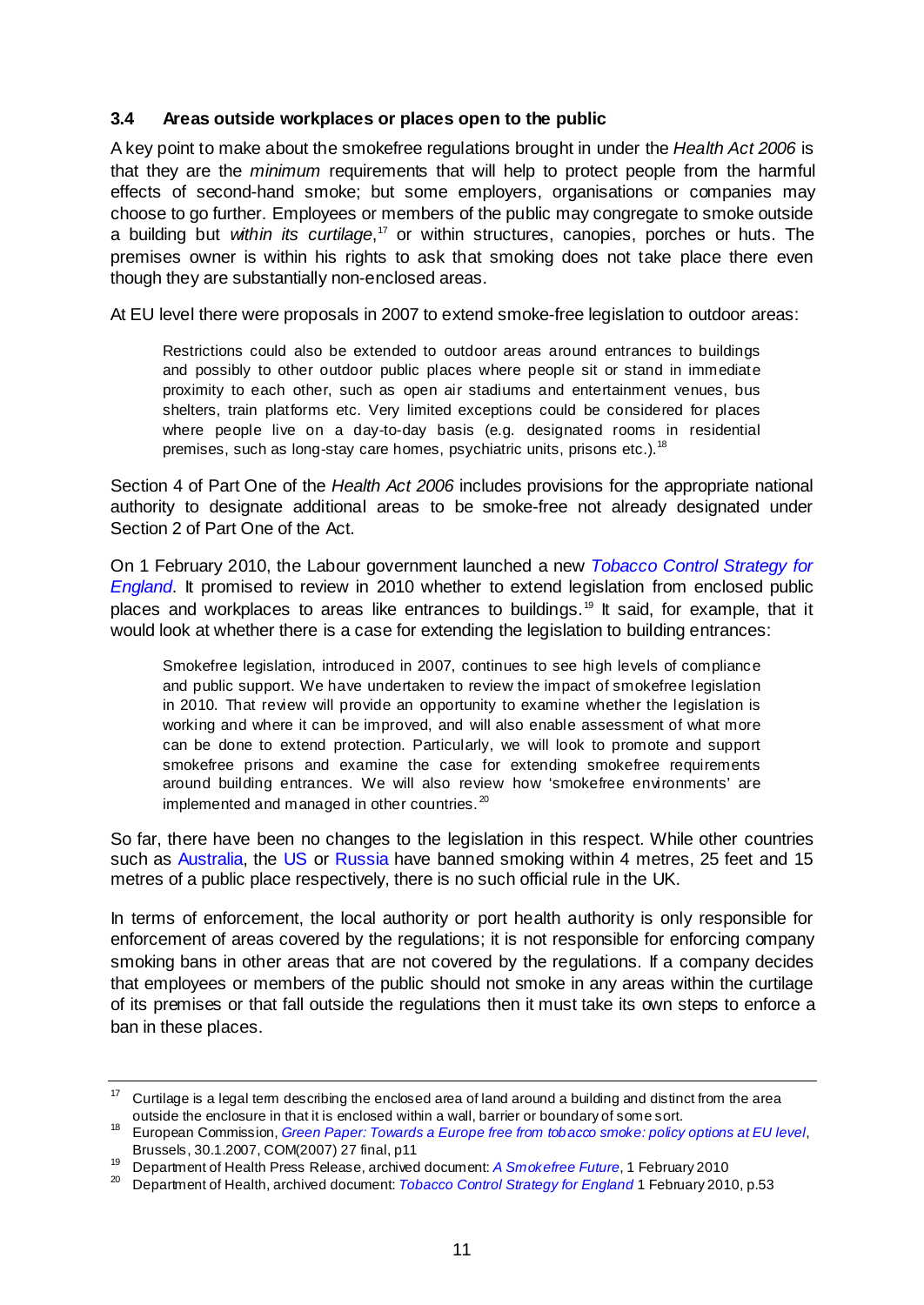Issues of enforcement may arise where employees or the public smoke *outside the curtilage* of a premises. In these cases, other legislation may apply. Guidance published by LACORS notes that the *Environmental Protection Act 1990* may not apply if noise nuisance is an issue where the noise does not emanate from within the premises itself. Action may be possible using the *Licensing Act 2003* and/or by police action.

Smoking is not illegal under the legislation, except where the regulations apply, but neither is there is a legal obligation on employers to facilitate smoking in non-regulated areas. Employers are under no obligation to make alternative provision for smokers in the form of shelters. If companies whose custom relies on smokers decide to do so, this will usually be for sound commercial reasons.

It is also important to remember that even in areas where smoking is still permitted under the regulations, for example in exempted areas, such as hospices and long term care settings, employers still owe their staff and members of the public a duty of care under the *Health and Safety at Work etc Act 1974* and will need to consider how best they protect their employees from harm, in this case, from secondhand smoke. If they decide that on balance, it is in the interests of all staff to have a smoking ban in these areas, then they are within their rights to do so. For instance, in certain schools, parents and teachers have been asked not to smoke outside school gates, both because of the consequences of second-hand smoke but also because it is considered to show the wrong example to pupils.<sup>[21](#page-11-0)</sup>

#### *Can I smoke outside a hospital?*

In November 2013 the National Institute for Health and Care Excellence (NICE) issued a [Guidance on Smoking cessation in secondary care](https://www.nice.org.uk/guidance/ph48) that recommended banning NHS staff and patients from smoking on all hospital and clinic grounds. It states that secondary care providers have a duty of care towards their patients and that they should promote healthy behaviours as well as help their patients quit smoking while they are under their care. Commenting on the new guidance, Professor Mike Kelly, Director of the NICE Centre for Public Health said:

"We need to end the terrible spectacle of people on drips in hospital gowns smoking outside hospital entrances. This guidance can help make that contradiction a thing of the past by supporting hospital smokefree policies to make NHS secondary care an exemplar for promoting healthy behaviour."  $22$ 

Implementation of this guidance is left to the individual responsibility of local commissioners and/or providers. Critics have pointed out that not only is this measure difficult to enforce, it is also "inhumane" to prevent patients from using their way of relieving stress as well as "nagging" them and "bullying" them into quitting smoking while they are in hospital.  $^{23}$  $^{23}$  $^{23}$ 

#### *How about smoke drifts – when smoke seeps or drifts into people's homes or working spaces?*

Since smoking is not prohibited in private homes, some people have complained that they were affected by their neighbours' smoking habits. The public health charity Action on Smoking and Health produced a [brief on smoke drifts](http://ash.org.uk/files/documents/ASH_827.pdf) in 2011 to provide information on what

<span id="page-11-0"></span><sup>&</sup>lt;sup>21</sup> *BBC News* ["Head teacher abused in Croydon school gates smoking row"](http://www.bbc.co.uk/news/uk-england-london-24606053), 21 October 2013

<span id="page-11-1"></span><sup>&</sup>lt;sup>22</sup> NICE, Guidance on ["Smoking cessation in secondary care: acute, maternity and mental health services"](http://www.nice.org.uk/guidance/ph48/resources/nice-says-hospitals-have-a-duty-of-care-to-help-all-patients-who-smoke-to-quit), 2013[. http://www.nice.org.uk/guidance/ph48/resources/nice-says-hospitals-have-a-duty-of-care-to-help-all](http://www.nice.org.uk/guidance/ph48/resources/nice-says-hospitals-have-a-duty-of-care-to-help-all-patients-who-smoke-to-quit)[patients-who-smoke-to-quit](http://www.nice.org.uk/guidance/ph48/resources/nice-says-hospitals-have-a-duty-of-care-to-help-all-patients-who-smoke-to-quit)

<span id="page-11-2"></span><sup>23</sup> *Daily Mail*, ["Ban smoking on all your grounds, hospitals urged"](http://www.dailymail.co.uk/health/article-2514107/Ban-smoking-grounds-hospitals-urged.html), 26 November 2013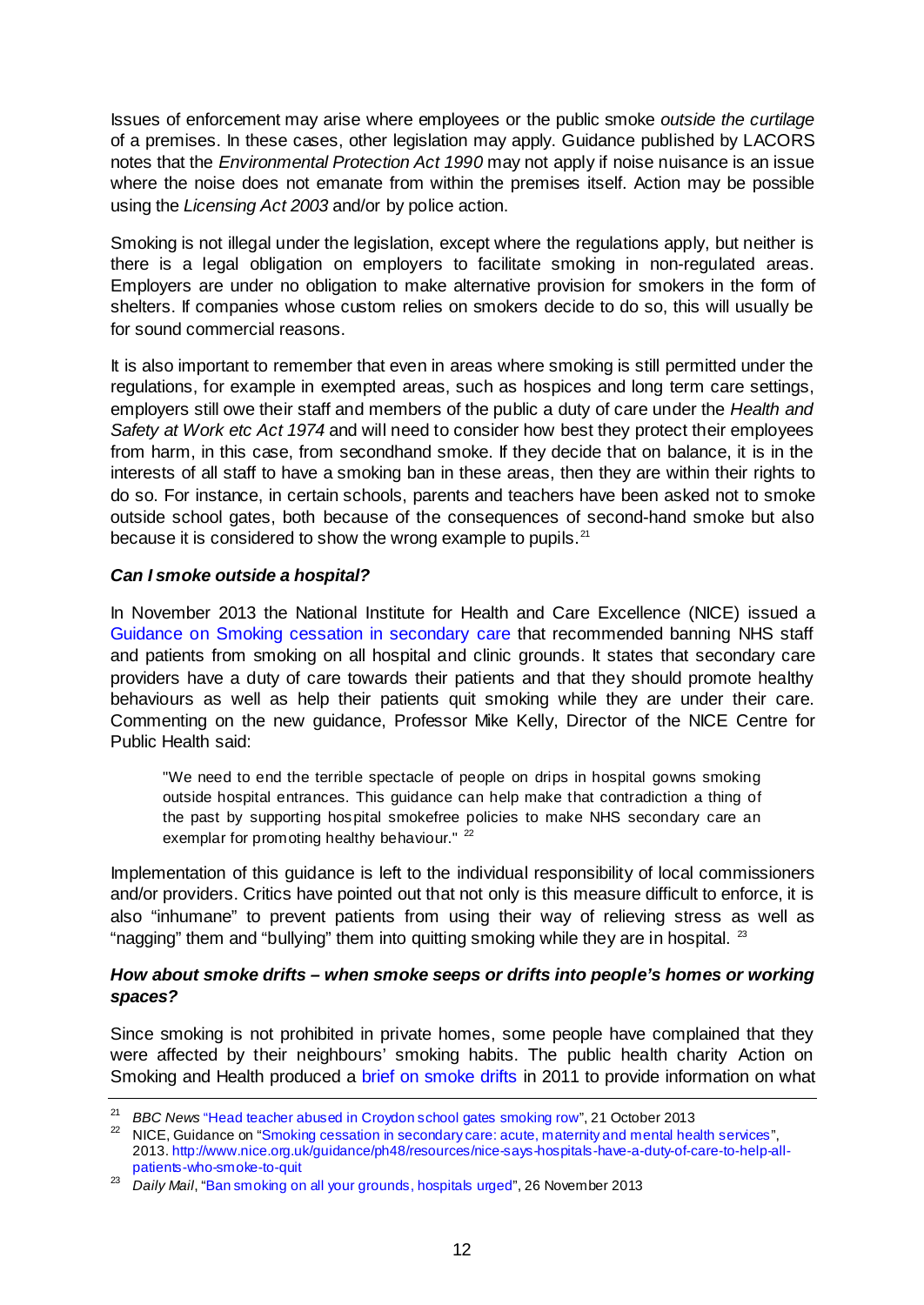affected people can do when they experience smoke drifts in their homes or workplaces. The main advice is to negotiate directly with the smokers as litigations are costly and often have uncertain outcomes. [24](#page-12-2)

#### <span id="page-12-0"></span>*We work with explosive substances – can we smoke outside?*

Where there is an agreed safety case already in place on site that smoking is not permitted in outside areas, this would continue to be the norm. The statutory duty to ensure the safety of the workforce, the surrounding public and the environment from the risk of explosion would take precedence over whether employees may or may not be permitted to smoke, which is not a contractual duty. It would be for the site managers to take a final decision based on their own risk assessments.

Where dangerous substances are or may be present, employers are required to ensure that the risks to the safety of employees and others from dangerous substances are either eliminated or reduced as far as reasonably practicable. [*[Dangerous Substances and](http://www.legislation.gov.uk/uksi/2002/2776/contents/made)  [Explosive Atmospheres Regulations 2002](http://www.legislation.gov.uk/uksi/2002/2776/contents/made)* Reg 6(1) (DSEAR)].

*Tolley's Health and Safety Handbook 2007* notes: "Where it is not reasonably practicable to eliminate or reduce the risks, they are required to take, as far as is reasonably practicable, measures to control the risks and mitigate the detrimental consequences should a fire, explosion or similar event occur. The DSEAR therefore advocate the established safety management principles of elimination, reduction, control and mitigation of risk." Control measures may include avoiding ignition sources such as sparks or naked flames.

#### <span id="page-12-1"></span>**3.5 Care homes**

Section 3 of the *Health Act 2006* enables regulations to be made for certain premises, *or specific areas within premises*, not to be smoke-free i.e. smoking will be allowed in certain areas. The *[Smoke-free \(Exemptions and Vehicles\) Regulations 2007](http://www.opsi.gov.uk/si/si2007/draft/20075735.htm)* set out the few exemptions from smoke-free legislation. In all cases, apart from private dwellings (unless they are also a workplace) and specialist tobacconist shops, and certain smoking research establishments, premises with exemptions may designate in writing specific rooms where smoking will be permitted.

If the home is a designated care home under the terms of the relevant legislation, then there is the option to designate "bedrooms or rooms used only for smoking". However, managers may decide to implement a smoking ban where they judge the risks to the safety of the residents and employees outweigh the right to smoke. In this case, another room may be designated for smoking, but there are restrictions as to what the room may contain, in terms of furnishings and activities that take place there.

Designated rooms used for accommodation purposes for persons aged 18 years and over will not have to be smoke-free in:

- Care home defined in the *Care Standards Act 2000*
- Hospices providing palliative care
- **Prisons**

The Regulations spell out the meaning of designated room in such cases:

<span id="page-12-2"></span> $24$  Action on Smoking and Health, ["Smoke drift in the home and workplace"](http://ash.org.uk/files/documents/ASH_827.pdf), December 2011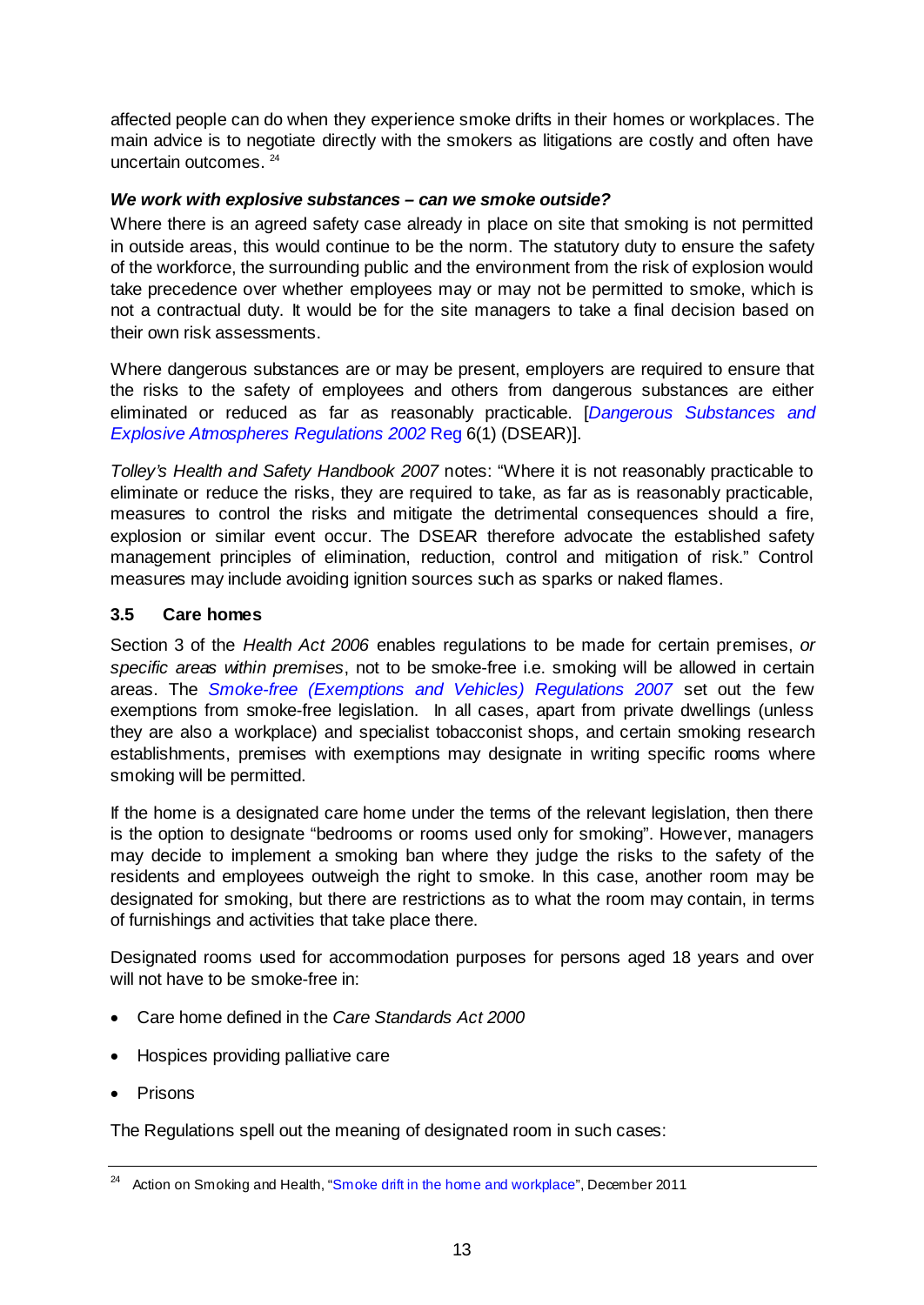(3) In this regulation "designated room" means **a bedroom or a room used only for smoking** which—

(a) has been designated in writing by the person having charge of the premises in which the room is situated as being a room in which smoking is permitted;

(b) has a ceiling and, except for doors and windows, is completely enclosed on all sides by solid, floor-to-ceiling walls;

(c) does not have a ventilation system that ventilates into any other part of the premises (except any other designated rooms);

(d) is clearly marked as a room in which smoking is permitted; and

(e) except where the room is in a prison, does not have any door that opens onto smoke-free premises which is not mechanically closed immediately after use.

Mental health units are now completely smoke-free premises. They were given a temporary exemption in 2007 during which they could have designated rooms where smoking could take place, but that ended in July 2008. <sup>[25](#page-13-1)</sup>

#### <span id="page-13-0"></span>*Why can't we have a TV in the smoking room?*

The *requirements* under the legislation for a designated smoking room in such settings mainly relate to ventilation – if these are not met then an offence will be committed. The *advice* that the room should contain no furnishings or recreational equipment relates to the fact that designated rooms must not be used for other purposes, such as a Library, TV room, visitor suite etc. The aim of the legislation is to minimise exposure to secondhand smoke and to mitigate its effects on employees; managers must consider what needs to be done to achieve this. Reducing the potential for the room to become a haven for smokers through minimal furnishing and entertainments is part of a wider smokefree strategy.

A guidance document was produced for businesses and managers: *[Everything you need to](http://www.smokefreeengland.co.uk/files/everything_u_need_new_sf_law.pdf)  [prepare for the new smokefree law in 1 July 2007.](http://www.smokefreeengland.co.uk/files/everything_u_need_new_sf_law.pdf)* It sets out the requirements that must be in place if a designated room is to be compliant with the regulations.

WHAT CONDITIONS MUST BE MET FOR DESIGNATED SMOKING ROOMS?

To allow smoking in one of the designated rooms or bedrooms specified on page 16, it will be the legal responsibility of anyone who controls or manages the premises to ensure that the following conditions are met.

Any room where smoking is permitted must:

be designated in writing by the person in charge of the premises. This written designation needs to be kept permanently and produced for inspection by an enforcement officer if requested. This condition does not apply to specialist tobacconist shops have a ceiling and, except for doors or windows, be completely enclosed on all sides by solid floor-to-ceiling walls not have ventilation systems that ventilate into any other part of the premises (except other rooms designated for smoking) or into any other smokefree premises have mechanically closing doors, which should also be compatible with other laws, including fire regulations. This condition does not apply to prisons be clearly marked as a room in which smoking is permitted. You are free to

<span id="page-13-1"></span><sup>&</sup>lt;sup>25</sup> [The Smoke-free \(Exemptions and Vehicles\) Regulations 2007,](http://www.legislation.gov.uk/uksi/2007/765/regulation/10/made) SI 2007/765, Part 2, Section 10.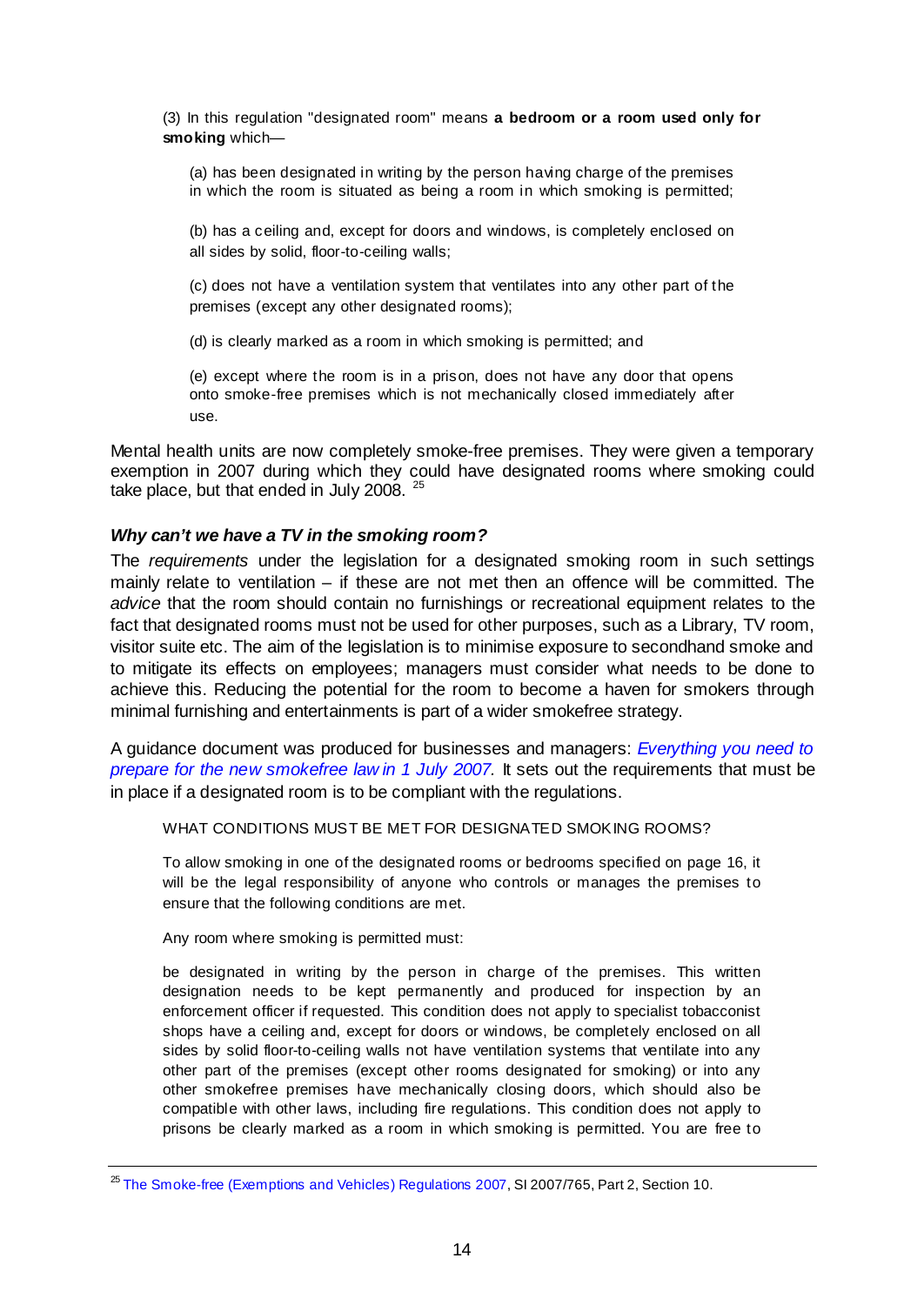create your own signs warning people about where they could be exposed to secondhand smoke.

If all the conditions above are not met, the room cannot be used for smoking and will need to be smokefree at all times. It is the legal responsibility of anyone who controls or manages the premises to prevent people from smoking in all parts required to be smokefree.

If you are in any doubt whether the rooms you propose to designate will meet with the conditions outlined above, then you are advised to discuss your proposals in advance with your local council. In those instances where a 'room to be used only for smoking' may be designated (see page 16), *this means that the room is not allowed to be used for any other purpose, for example, as a television room or library*.

Although the law provides for these exemptions, there is no legal obligation for any workplace to offer designated smoking rooms or bedrooms if they do not wish to do so.

Employers will also continue to have legal responsibilities to protect the health, safety and welfare of their employees under pre-existing health and safety at work laws. See page 18 for further advice.

Additional guidance is provided for local council regulatory officers, who will be responsible for enforcing the ban. Appendix 10 of *[Implementation of smokefree legislation in England](http://www.cieh.org/uploadedFiles/Core/Policy/Public_health/Smokefree_work_places_and_public_places/LACORS_guide_MAR07.pdf)* (LACoRS 2007) explains the application of the requirements with respect to designated rooms in certain settings.

#### <span id="page-14-0"></span>**3.6 Ensuring smokefree premises**

The duties as the employer or owner/manager of premises are to ensure that the appropriate signs are displayed to show that smoking is not permissible in the public areas of the premises. He must also take steps to ensure that smoking does not take place there. Failure to do so will become a new criminal offence and may result in a substantial fine.

Managers of smokefree premises have legal responsibilities to prevent people from smoking under the *Smoke-free (Exemptions and Vehicles) Regulations 2007.* A fixed penalty notice of £50 can be imposed on the person smoking or a maximum fine of £200 if prosecuted and convicted by a court. A maximum fine of £2500 can be imposed on whoever manages the vehicle if they fail to prevent smoking in smokefree premises.

Following the *Smoke-free (Signs) Regulations 2012*, at least one legible no-smoking sign must be displayed in smoke-free premises and vehicles. Managers are responsible for ensuring that such premises are smoke-free and that employees and customers are aware of the ban. Failure to display the correct notices may result in a fixed penalty fine of £200 imposed on whoever manages the smokefree premises or a maximum fine of £1000 if prosecuted and convicted by a court.

Following the *Smoke-free (Private Vehicles) Regulations 2015*, a fixed penalty of £50 will be issued to the driver for failing to prevent smoking in a smoke-free private vehicle.

## <span id="page-14-1"></span>**3.7 How about electronic cigarettes?**

The smoke-free regulations as they are currently in place do not apply to electronic cigarettes (e-cigarettes). However, as these regulations set out the *minimum requirements* to be put in place, a number of enclosed public places have individual company policies which extend the ban to e-cigarettes. As such, a number of restaurants, airlines, cinemas, theatres,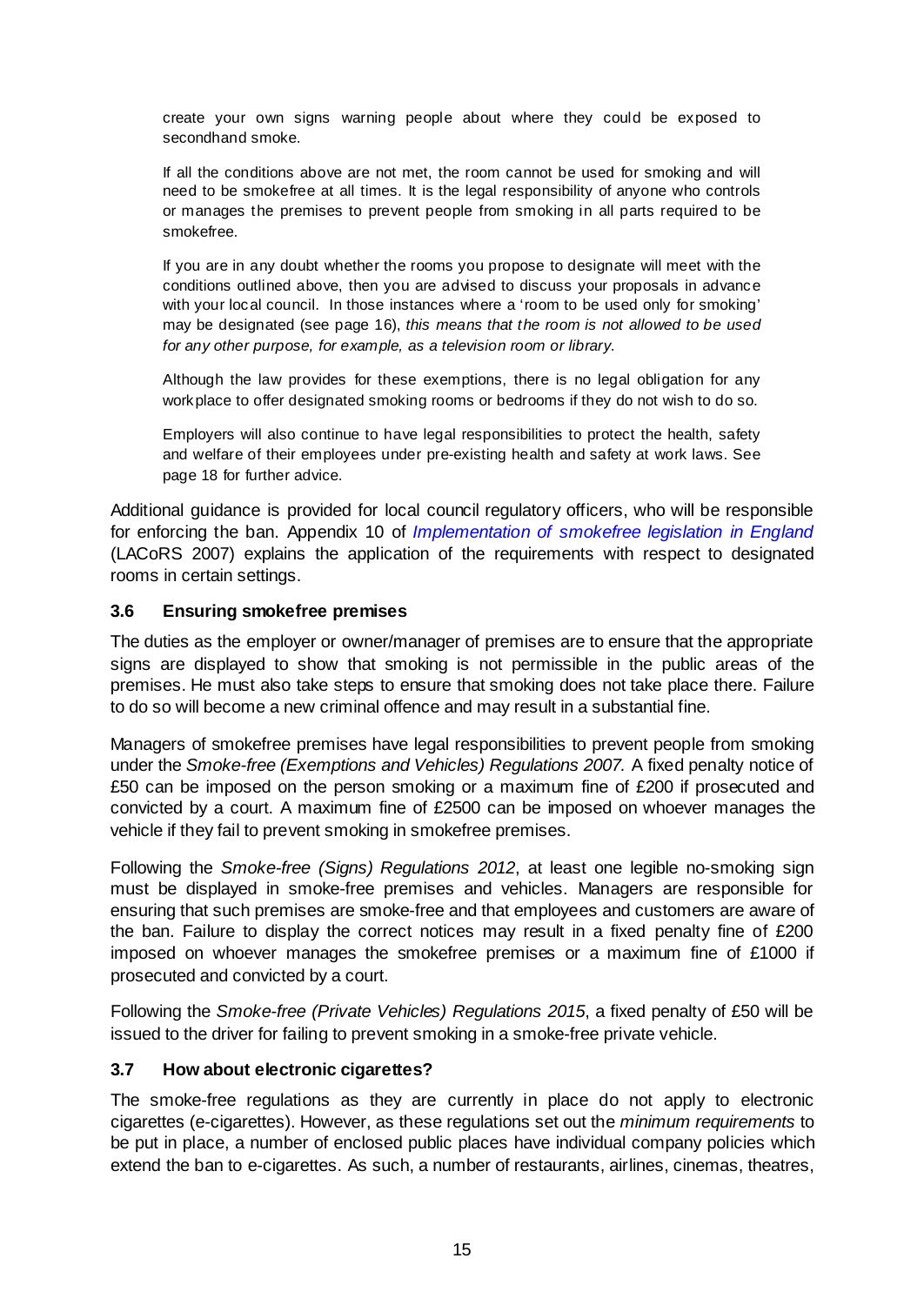supermarkets and other public places have decided to ban the use of e-cigarettes on their premises. In September 2014, the World Health Organisation (WHO) issued a Report ahead [of the Conference of the Parties to the WHO Framework Convention on Tobacco Control](http://apps.who.int/gb/fctc/PDF/cop6/FCTC_COP6_10-en.pdf?ua=1) calling for legal steps to be taken to end use of e-cigarettes indoors in public and work places[.26](#page-15-1) However, there are no current plans from the Government to amend the smoke-free regulations to extend the ban to e-cigarettes.

There is a [POST note](http://www.parliament.uk/business/publications/research/briefing-papers/POST-PN-455/electronic-cigarettes) on electronic cigarettes from January 2014 that provides a useful background on the topic, and a Standard note on [Advertising of e-cigarettes](http://www.parliament.uk/business/publications/research/briefing-papers/SN07001/advertising-of-ecigarettes) published in October 2014 that sets out the regulations in that matter. Regarding the sale of electronic cigarettes, after carrying out a consultation on the topic, the Government published a [response](https://www.gov.uk/government/uploads/system/uploads/attachment_data/file/413490/Gov_response_acc.pdf) on 17 March 2015 and stated that it has decided to proceed with the introduction of a minimum age of sale of 18 years for nicotine inhaling products and related parts such as nicotine refill cartridges and liquids.<sup>[27](#page-15-2)</sup>

The debate on where and when not to use e-cigarettes has even reached Parliament directly as some MPs have been lobbying for a designated room to be established. At the time of writing, the House of Commons Administration Committee had decided on 11 February 2015 that the use of e-cigarettes should be restricted to designated outside spaces.<sup>28</sup>

## <span id="page-15-0"></span>**4 Compliance levels and effectiveness of the legislation**

Data until 2009 regarding compliance levels can be found on this website: <http://www.smokefreeengland.co.uk/thefacts/national-compliance-data.html>

Public opinion polls have consistently showed an increased support for the smoke-free legislation in England. A recent report by the London Health Commission stated that as of 2014, 78% of adults approved of the changes. It also said that 98% of venues were compliant.<sup>[29](#page-15-4)</sup>

In March 2011 the Government published an academic review of the smokefree legislation in England. One of the main conclusions of the review was that the smokefree legislation had been effective at reducing exposure to second-hand smoke (SHS):

A significant body of UK and international evidence now exists which demonstrates that smokefree laws are effective in reducing exposure to SHS. In adults, previous studies have shown that barworkers have among the highest occupational exposure to SHS of any group of employees. A study of barworkers in England showed that their exposure reduced on average between 73% and 91% and measures of their respiratory health significantly improved after the introduction of the legislation. Children are particularly vulnerable to the effects of SHS and research in England has explored changes in exposure over time. A study found that between 1996 and 2007, SHS exposure among children declined by nearly 70%. The reductions were greatest

<span id="page-15-1"></span><sup>&</sup>lt;sup>26</sup> WHO, Report on ["Electronic nicotine delivery systems"](http://apps.who.int/gb/fctc/PDF/cop6/FCTC_COP6_10Rev1-en.pdf) ahead of the Conference of the Parties to the WHO Framework Convention on Tobacco Control (FCTC), 1 September 2014. FCTC/COP/6/10 Rev.1

<span id="page-15-2"></span><sup>&</sup>lt;sup>27</sup> Department of Health, Government response to the consultation on an age of sale for nicotine inhaling [products,](https://www.gov.uk/government/uploads/system/uploads/attachment_data/file/413490/Gov_response_acc.pdf) March 2015.

<span id="page-15-3"></span><sup>28</sup> [House of Commons Commission bulletin,](http://www.parliament.uk/business/committees/committees-a-z/other-committees/house-of-commons-commission/news/bulletin-11-february-2015/) 11 February 2015. [http://www.parliament.uk/business/committees/committees-a-z/other-committees/house-of-commons](http://www.parliament.uk/business/committees/committees-a-z/other-committees/house-of-commons-commission/news/bulletin-11-february-2015/)[commission/news/bulletin-11-february-2015/](http://www.parliament.uk/business/committees/committees-a-z/other-committees/house-of-commons-commission/news/bulletin-11-february-2015/) [Accessed on 9 March 2015]

<span id="page-15-4"></span><sup>29</sup> London Health Commission, ["Better Health for London"](http://www.londonhealthcommission.org.uk/wp-content/uploads/London-Health-Commission_Better-Health-for-London.pdf), October 2014, p.15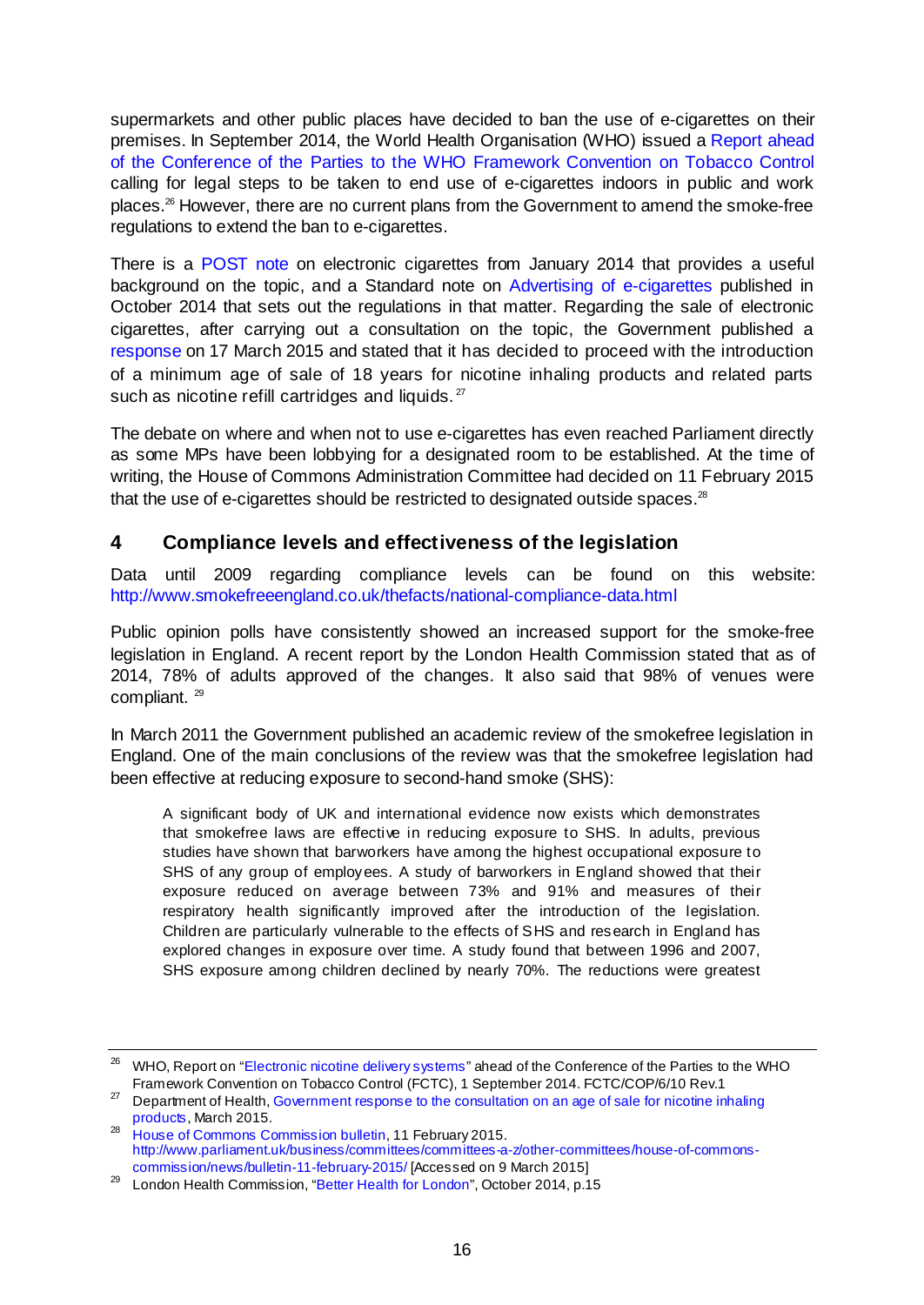in the period immediately before the introduction of smokefree legislation, coinciding with national mass media campaigns around the dangers of SHS. [30](#page-16-1)

## <span id="page-16-0"></span>**5 Debates regarding potential future changes**

Section 4 of Part One of the *Health Act* includes provisions for the appropriate national authority to designate additional areas to be smokefree *not already designated* under Section 2 of Part One of the Act.

4 Additional smoke-free places

(1) The appropriate national authority may make regulations designating as smoke-free any place or description of place that is not smoke-free under section 2.

(2) The place, or places falling within the description, need not be enclosed or substantially enclosed.

(3) The appropriate national authority may designate a place or description of place under this section only if in the authority's opinion there is a significant risk that, without a designation, persons present there would be exposed to significant quantities of smoke.

(4) The regulations may provide for such places, or places falling within the description, to be smoke-free only—

- (a) in specified circumstances,
- (b) at specified times,
- (c) if specified conditions are satisfied,
- (d) in specified areas,

or any combination of those.

In March 2011 the Government published a document, *[Healthy Lives, Healthy People, A](http://www.dh.gov.uk/prod_consum_dh/groups/dh_digitalassets/documents/digitalasset/dh_124960.pdf)  [Tobacco Control Plan for England](http://www.dh.gov.uk/prod_consum_dh/groups/dh_digitalassets/documents/digitalasset/dh_124960.pdf)*. This plan set out what the Government wanted to do to support efforts to reduce tobacco use until 2016. In the plan, the Government set out proposed actions to reduce exposure to second-hand smoke:

- work with national media to raise awareness of the risks in exposing children to secondhand smoke;
- support local areas to encourage smokers to change their behaviour so that they do not smoke in their homes or family cars;
- continue progress to reduce secondhand smoke in prisons; and
- support other countries that want to introduce smokefree laws by sharing our experience. [31](#page-16-2)

<span id="page-16-1"></span><sup>30</sup> Professor Linda Bauld, University of Bath, *[The impact of smokefree legislation in England: evidence review](http://www.dh.gov.uk/prod_consum_dh/groups/dh_digitalassets/documents/digitalasset/dh_124959.pdf)*, March 2011, p1

<span id="page-16-2"></span><sup>&</sup>lt;sup>31</sup> Department of Health, *[Healthy Lives, Healthy People, A Tobacco Control Plan for England,](http://www.dh.gov.uk/prod_consum_dh/groups/dh_digitalassets/documents/digitalasset/dh_124960.pdf)* March 2011, p.37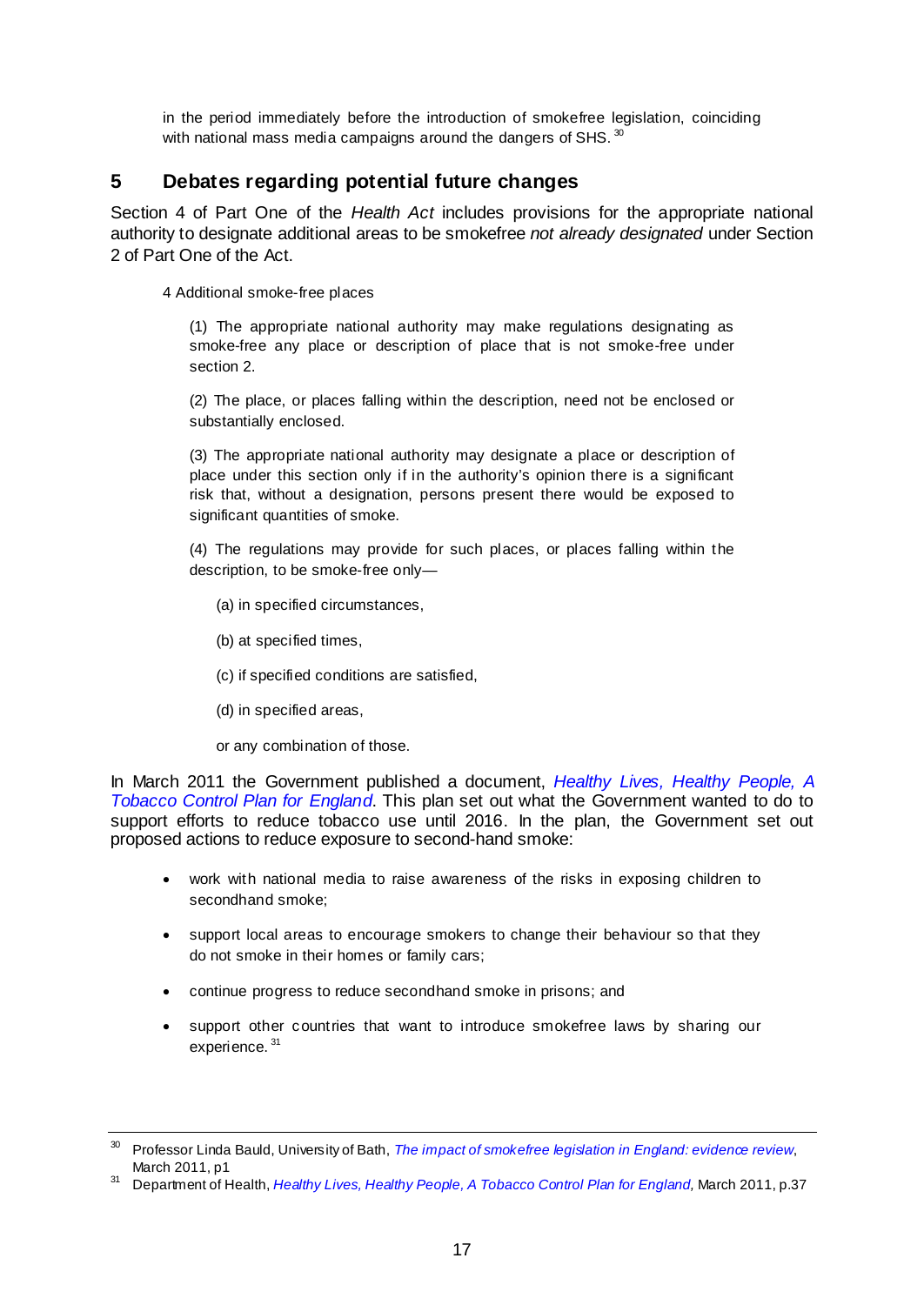#### <span id="page-17-0"></span>**5.1 Smoke-free prisons**

On 28 April 2014 there was a Written Question about Government's plans to make prisons smoke-free environments:

**Philip Davies:** To ask the Secretary of State for Justice what assessment he has made of the effect of a smoking ban in prisons on the number of incidents of violence relating to cigarettes.

**Jeremy Wright:** The National Offender Management Service (NOMS) support the desirability of attaining a smoke free prison estate in the future and continue to work towards this objective. However, the timing of that implementation will take account of the operational realities of running safe, decent and secure prisons and in particular the impact any smoking ban may have on the general safety of staff and prisoners. Therefore the decision on timing to move to smoke free prisons will reflect an operational assessment of risk, which will include an assessment of potentially adverse impact on prisoner behaviour and how this risk can be minimised and effectively managed. This assessment is ongoing and the risks are being carefully considered to ensure effective plans and support are in place before introducing smoke free prisons. The work by NOMS on moving to a smoke free prison estate will continue to be informed by the UK Centre for Tobacco Control Studies in Nottingham University; by further assessments of air quality in prisons; and by the work with Public Health England and expertise from the New Zealand prison service which has introduced smoke free prisons.  $32$ 

More recently, on 2 February 2015, it seems like the Government has decided to move forward with the plans although no date had been set at the time of writing:

**Dr Matthew Offord**: To ask the Secretary of State for Justice, what discussions his Department has had with the Prison Officers Association on the proposal to ban cigarette smoking on the prison estate.

**Andrew Selous**: The National Offender Management Service (NOMS) provides regular updates to the Prison Officers Association and other staff associations on plans to implement a smoke free policy in prisons as part of the agreed Whitley council arrangements. POA officials have also met separately with NOMS officials to discuss the plans and these meetings will continue.  $33$ 

**Dr Matthew Offord**: To ask the Secretary of State for Justice, when he plans to resume the pilot arrangements for banning cigarette smoking on the prison estate.

**Andrew Selous**: The National Offender Management Service (NOMS) has confirmed its intention to move to a smoke free policy for prisons. No date has yet been confirmed for implementation of a smoke free policy.  $34$ 

On 5 March 2015, a High Court ruling confirmed that communal areas in prisons are smokefree premises, despite a widespread lack of enforcement.  $35$ 

#### <span id="page-17-1"></span>**5.2 Smoke-free public parks and public squares**

As far as non-enclosed areas are concerned, the types of places covered Section 4 of Part One of the *Health Act* may include: sports stadia, public parks, bus stops, public entrances

<span id="page-17-2"></span><sup>32</sup> Written answers[, HC Deb 28 April 2014, c619W](http://www.publications.parliament.uk/pa/cm201314/cmhansrd/cm140428/text/140428w0007.htm%231404307000447)

<span id="page-17-3"></span><sup>33</sup> [Written question 221970,](http://www.parliament.uk/written-questions-answers-statements/written-question/commons/2015-01-26/221970) Prisons: Smoking, 2 February 2015

<span id="page-17-4"></span><sup>34</sup> [Written question 222013,](http://www.parliament.uk/written-questions-answers-statements/written-question/commons/2015-01-26/222013) Prisons: Smoking, 2 February 2015

<span id="page-17-5"></span><sup>35</sup> *BBC News*[, Prison staff and inmates face possible prosecution under smoking ban laws,](http://www.bbc.co.uk/news/uk-31750107) 5 March 2015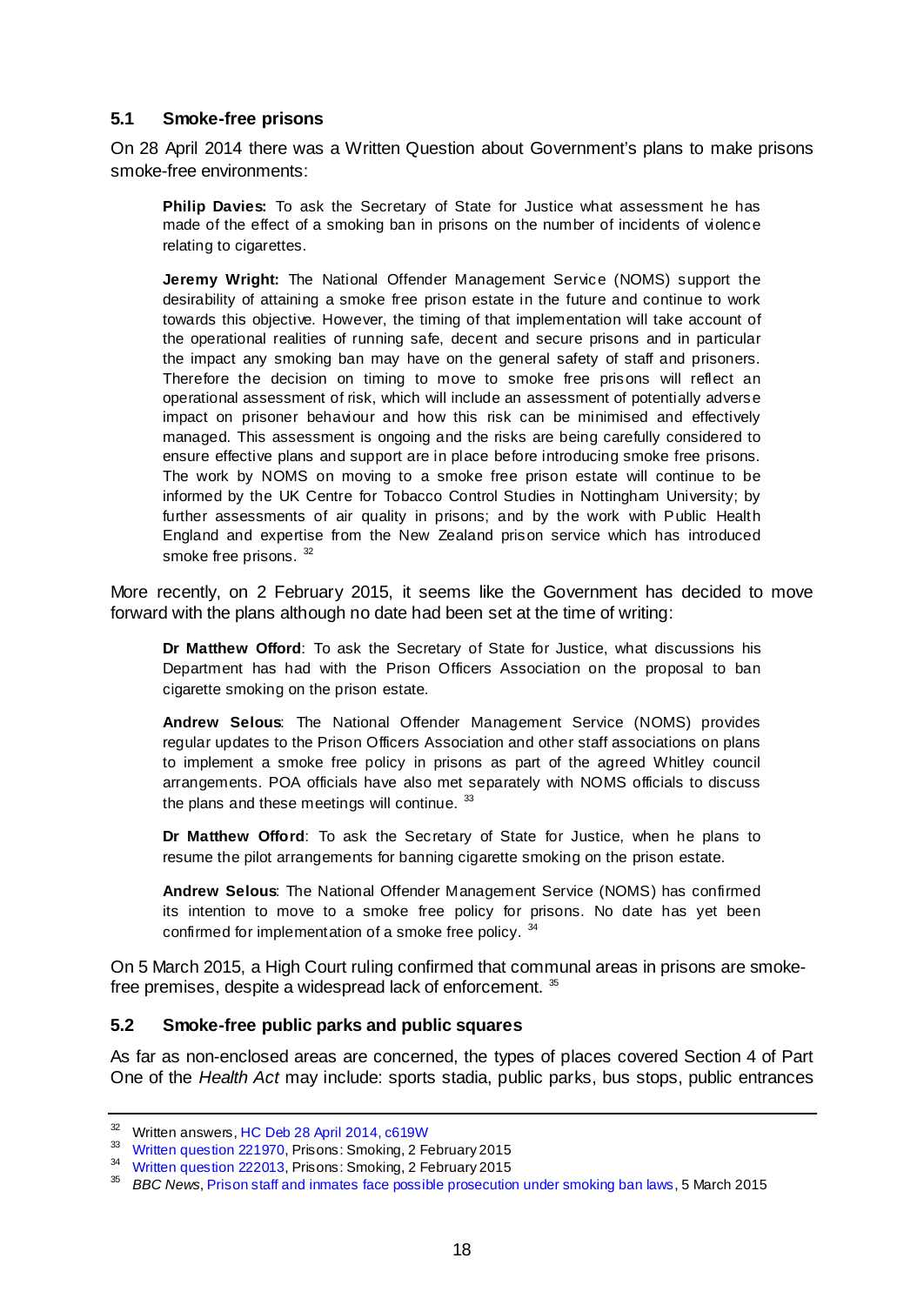and exits to buildings, and grandstand areas. Many of these – such as bus stops and entrances to buildings – have been discussed already and have been referred to in previous sections. The most recent debate seems to concern public parks.

On 15 October 2014, the London Health Commission published its *[Better Health for London](http://www.londonhealthcommission.org.uk/wp-content/uploads/London-Health-Commission_Better-Health-for-London.pdf)* report to the Mayor of London, Boris Johnson. Their ambition is to have the lowest smoking rates of any city above five million inhabitants, and one of the key changes they recommend is to have smoke-free parks:

"Just as smokers' lungs are polluted, the lungs of our city – our parks and green spaces – are polluted by smoking. London should lead the way for Britain, and the Mayor should lead the way for London by acting to make our public spaces smoke free. Our parks and green spaces account for nearly 40% of the capital, the equivalent of 20,000 football pitches; imagine that space completely smoke free. The Mayor should use his byelaw powers to make Trafalgar Square and Parliament Square smoke free. It would send a powerful message for the iconic centre of our city and the political heart of our country to become smoke free. What better way to show our city's ambition to be the healthiest major global city? Local councils and the City of London Corporation should use their byelaw powers to make local parks smoke free. The Mayor should direct the Board of the Royal Parks – whom he appoints – to make all of the parks and open spaces that they manage smoke free. A smoke free London will be better for us all; a better example for children; fewer opportunities for smokers to smoke; less litter; greener and more pleasant places for us to come together for better health."  $36$ 

These recommendations were then discussed in a short debate in the House of Lords on 15 January 2015:

#### GC290

"**Lord Darzi of Denham (Lab)**: (…) Making parks smoke-free will not only help smokers to make better choices by reducing the opportunities to smoke, it will help children to make the right choice to never start smoking. Yet this is more serious than childish debate. The question of making parks smoke-free exists precisely at the boundaries of the proper role of the state. I understand and I acknowledge that different people will hold different beliefs. Our parks are public. They are shared spaces that we should enjoy together. We already accept some limitations on our actions within them. There are restrictions on letting dogs foul, dropping litter or consuming alcohol. I believe that our parks should be spaces that promote healthy behaviour, such as exercise. (…) I have no doubt that parks will become smoke-free by the end of this decade. Thirty years ago, it would have been unthinkable that pubs and restaurants would be smoke-free. Today, it is unthinkable that we would ever return to smoking indoors. The 2007 smoking ban was a major achievement of the previous Government and the present Government have continued the good work with new measures to control advertising at the point of sale and to stop smoking in cars with children. (…) As part of the work of the commission, we examined cities around the world that have made progress in the fight against smoking. New York City has famously led the way. Noble Lords who have visited New York recently will know that Central Park and all the city's parks are smoke-free. Today, significantly fewer New Yorkers smoke than Londoners. The lesson of two decades of pioneering tobacco control in New York is that the fight must be sustained with new measures and initiatives. When it is not, smoking rates creep back up again. (…)

<span id="page-18-0"></span><sup>36</sup> London Health Commission, ["Better Health for London"](http://www.londonhealthcommission.org.uk/wp-content/uploads/London-Health-Commission_Better-Health-for-London.pdf), October 2014, p.5